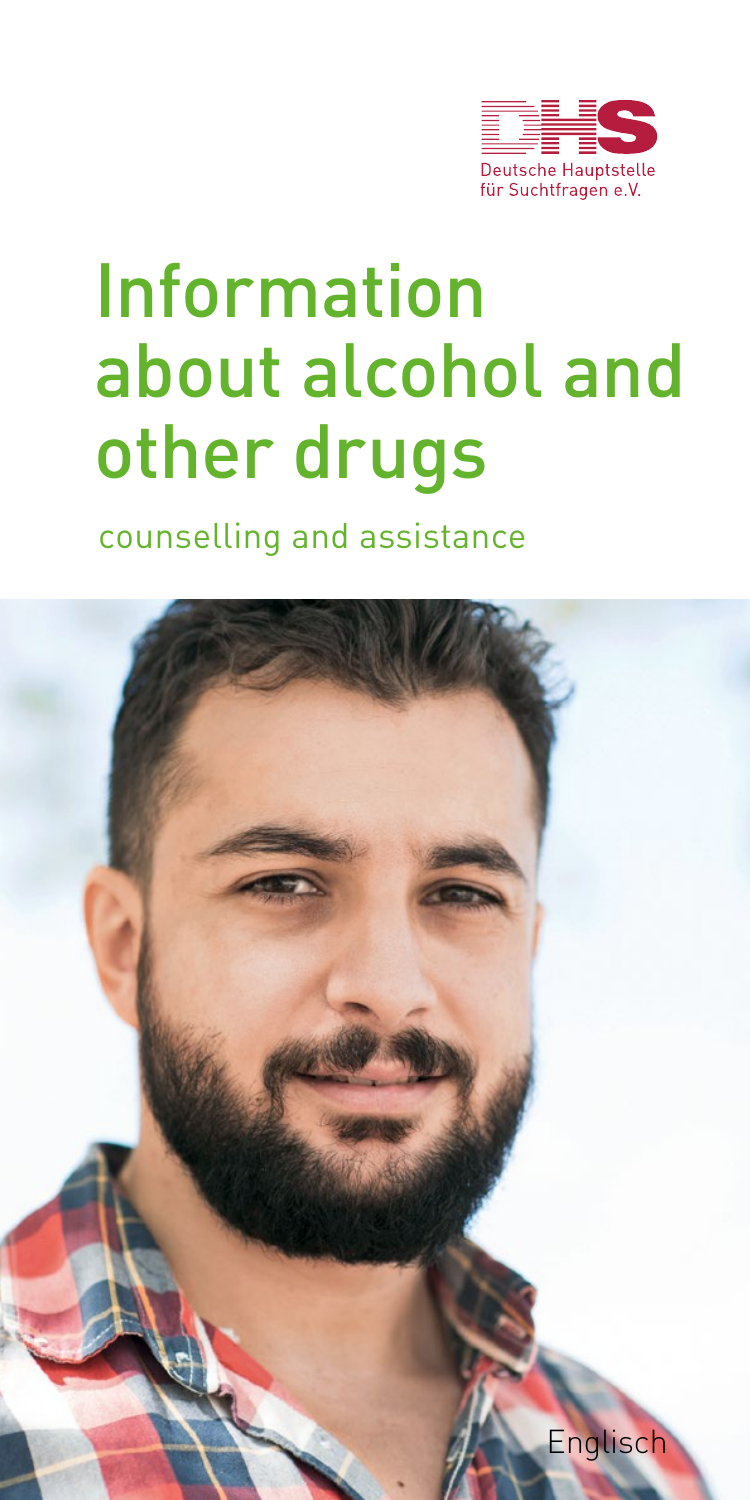## You are living in limbo

You have arrived in Germany. But you keep asking yourself every day: Will I be able to stay in Germany? Will I be allowed to work here? Will my family find a new home here?

Maybe you are living in close quarters with many other people.

Everyone lives with uncertainty, everyone is worried.

You don't know what to do with all that time. It's hard to just keep waiting.



Danyal, 36

"When will I see my family again? What will become of our lives?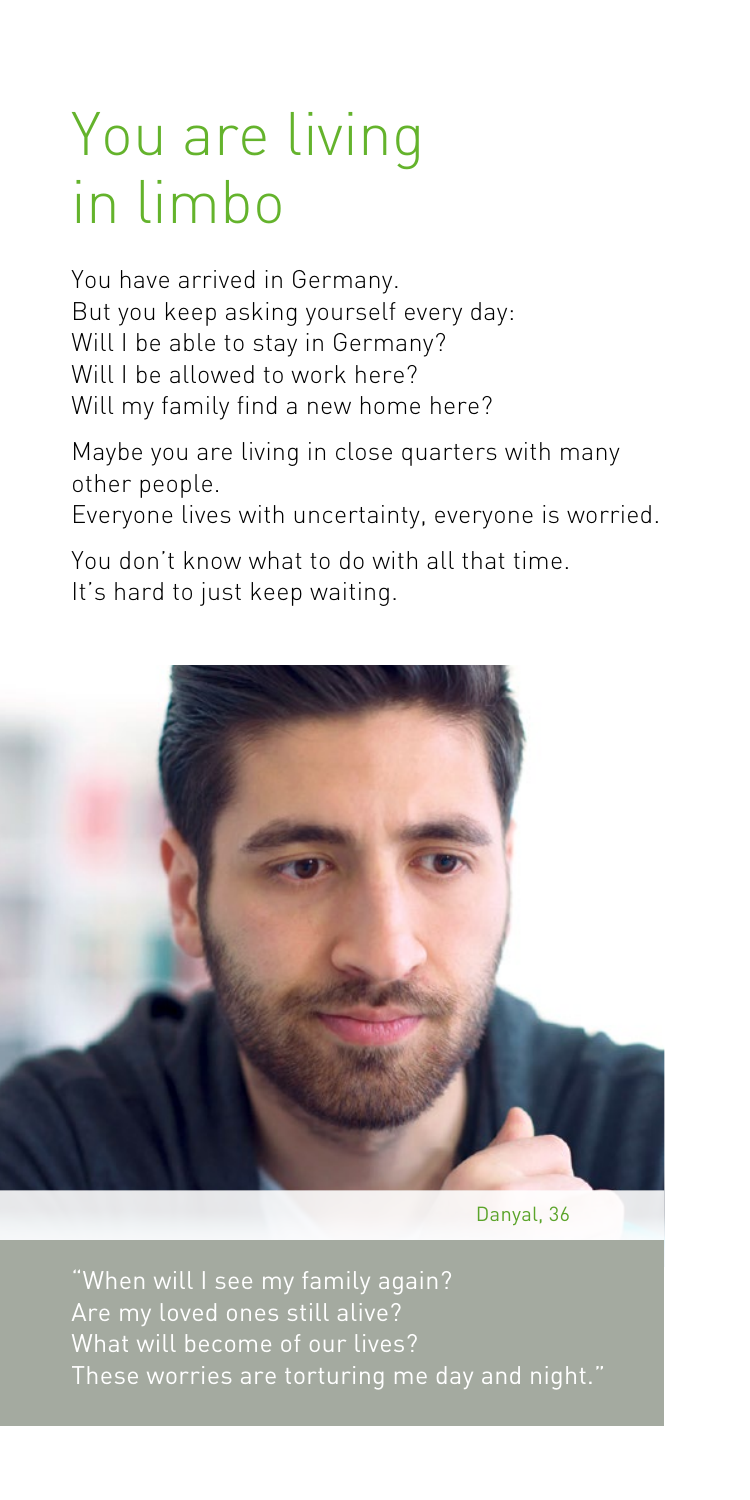### You want to be free

You want to stop worrying. You want to stop being in pain. You want to forget what's weighing on your mind. Hoping everything will turn out well, for your family to have a good life. You want to feel good. That's why you took the risk of fleeing.

Sam, 24

#### Some people say:

There are things that can make you feel good. They recommend that you take them. Alcohol, cannabis, opium and heroin, for example. But everyone reacts differently to these things. Some feel light-hearted and relaxed. Others anxious and miserable. Some become wound up and witty. Others sad or despondent. Some even feel happy for a few moments. Maybe, for a short time, all their worries are gone. Some forget everything around them. Others become hot-headed, combative and aggressive. They might even hurt themselves and others.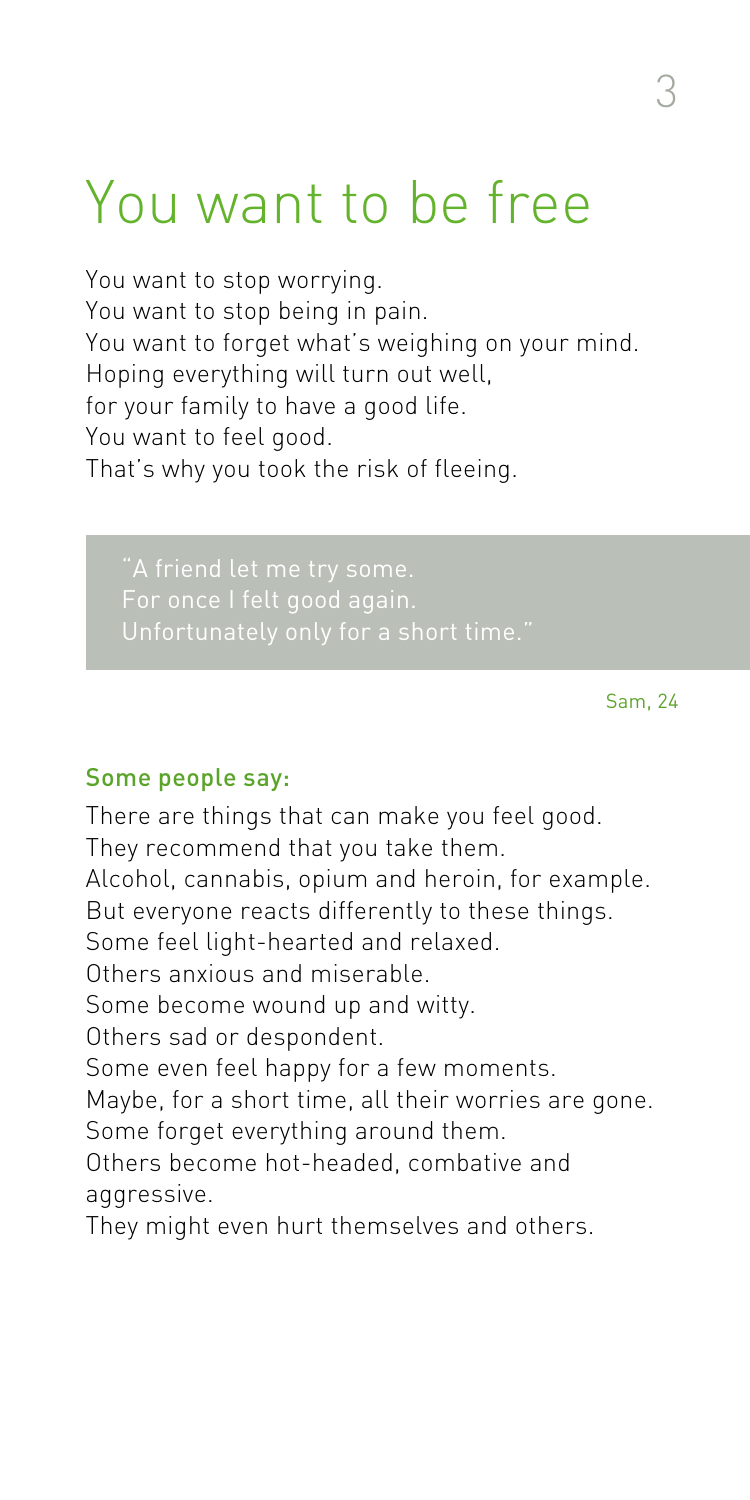# What is a 'high'?

When they are 'high' (intoxicated), people perceive the world differently. Colours, smells, sounds, voices and shapes can change. Maybe you can even see things that aren't really there. Some people feel like they can see and hear better when they're high. Some people just feel dizzy and miserable. In most cases, movement becomes unsteady when intoxicated.

Intoxication makes some people 'shut down'. Then, nothing can reach them any more, neither other people nor their own worries, fears or pain.

Substances such as alcohol, cannabis, opium and heroin can make people high (intoxicated). That's why they are called intoxicants. Different people need different amounts of these substances to get high. Some people become addicted to intoxicants. That's why they are also called drugs of addiction. Some medications can also cause addiction, e.g. sleeping pills and tranquilisers containing benzodiazepine as the active ingredient.



Samira, 37

"My son is often weird. longer responds. I am very worried about him."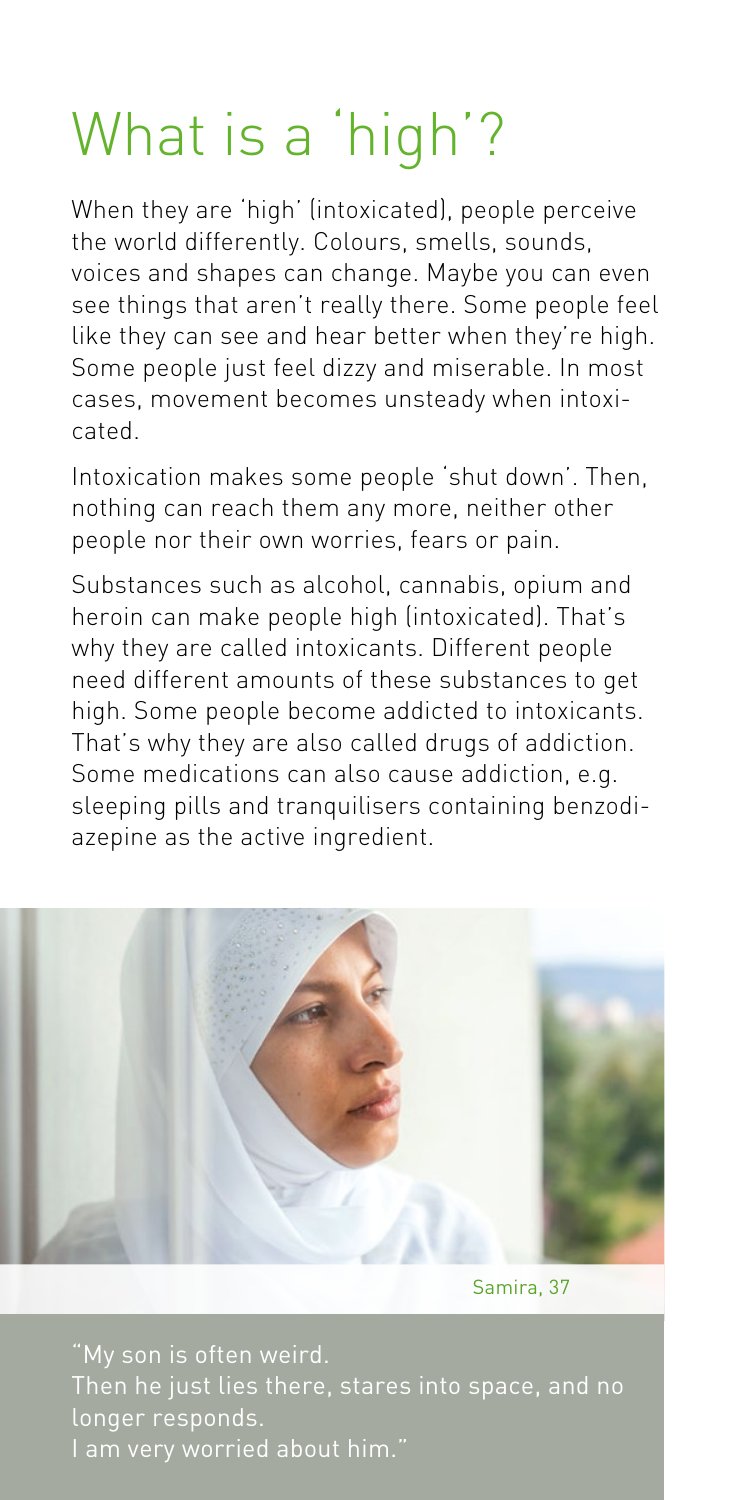# After the high

Many people feel bad after a high. Some get headaches. Some feel nauseous. Some have to vomit. After the high, the worries return. Sometimes worse than before.

In many countries, cultures and religions, certain intoxicants are prohibited. If people still take them, they blame themselves.

They feel bad about themselves.

Because they have broken the rules.

And fear comes on top of it: They have done something that is forbidden. Has someone noticed? Will the family find out? What will the family say?

Intoxication changes a person's behaviour. Sometimes they hurt others when they're high. And then regret it afterwards. Sometimes people hurt themselves when they're high.

Matin, 24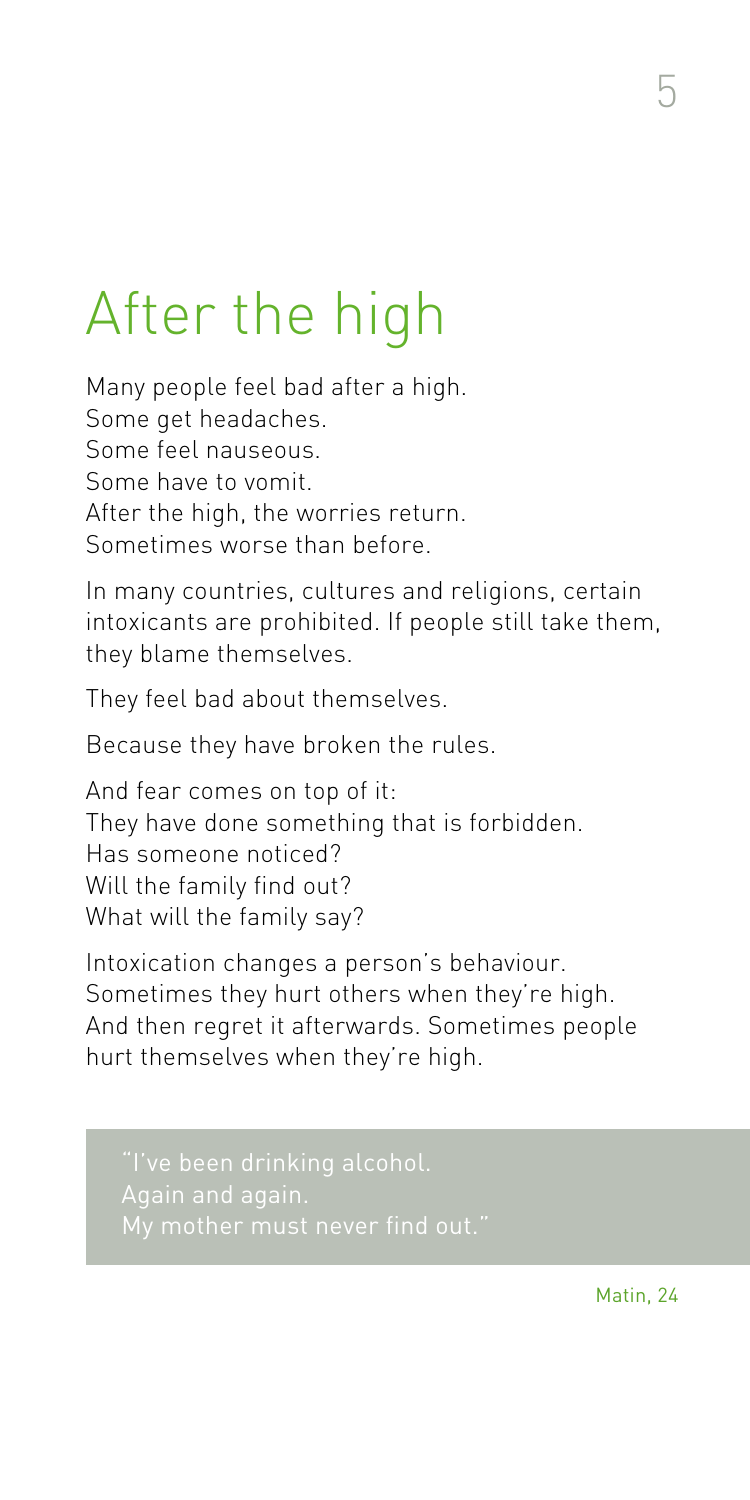# Rules and laws

### These intoxicants are legal

### Alcohol

In Germany, adults are allowed to drink alcohol. In Germany, people become adults when they are 18 years old. Alcohol is contained in many drinks, e.g. in wine, beer, spirits and cocktails. But there are rules about drinking alcohol. For example, nobody is allowed to drive a car or ride a bicycle while drunk. Also, nobody is allowed to do anything illegal while drunk, e.g. to hurt another person.

There are special legal provisions for children and adolescents: If they are under 18 years of age, they are not allowed to buy strong alcoholic drinks such as Vodka, Whisky or cocktails, or drink these in public, e.g. in bars and restaurants. If they are under 16 years of age, they are also not allowed to buy other alcoholic drinks such as beer, wine and sparkling wine, or drink them in public, e.g. in bars and restaurants.

### Tobacco

In Germany, adults are permitted to buy and smoke tobacco, e.g. cigarettes and shisha. Adolescents under 18 years of age are not permitted to buy nor publicly smoke tobacco products. In many public spaces and workplaces, smoking is prohibited.

In Germany, men and women over the age of 18 make their own decisions.

Do I want to drink alcohol? Do I want to smoke cigarettes and shisha? Every person is allowed to say yes or no.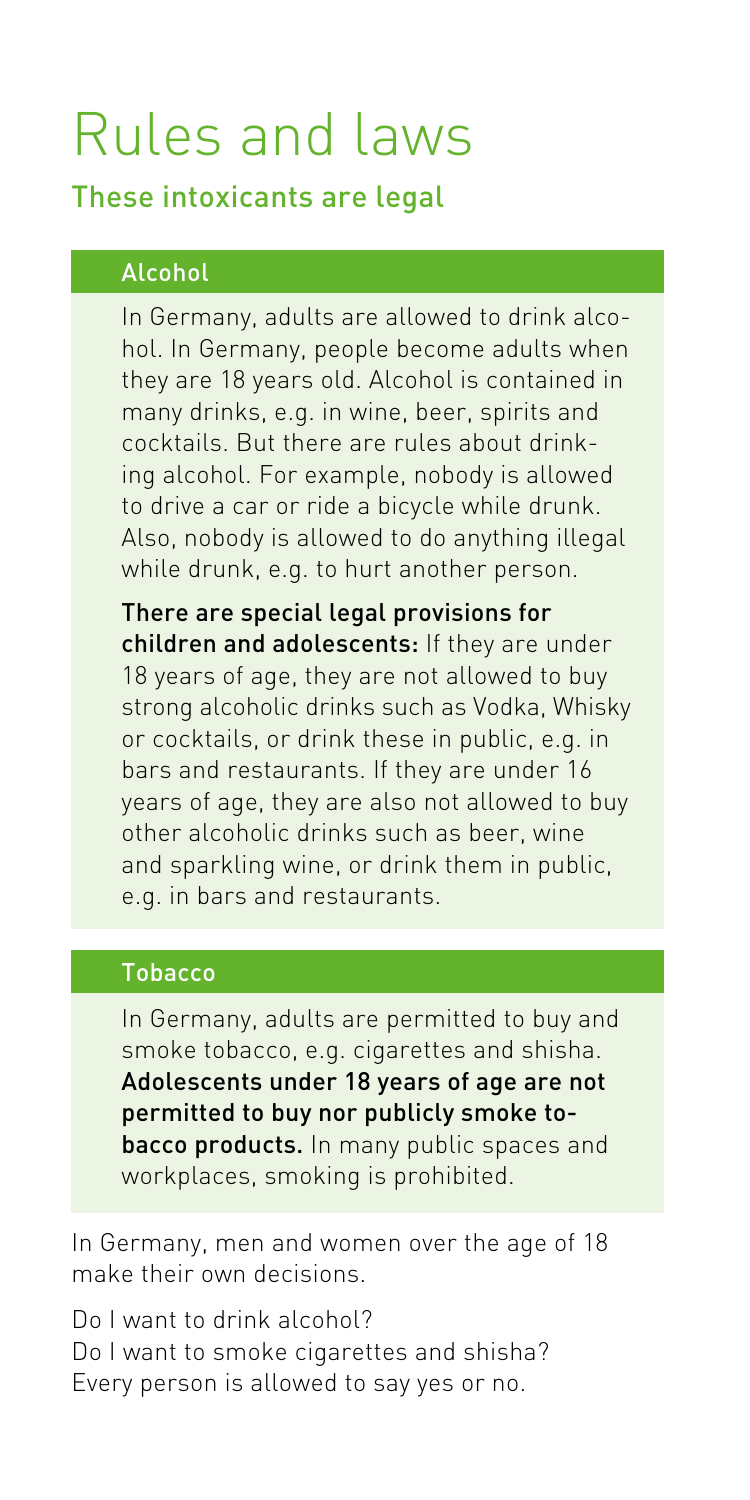### These intoxicants are prohibited by law

In Germany, possession and trading of alcohol and tobacco are legal. Possession and trading of other intoxicants is prohibited. They include marijuana, hashish, opium and heroin, as well as intoxicating herbal preparations. These intoxicants must not be bought or sold. You may also not have them in your possession.

All prohibited intoxicants (illegal drugs) are listed in the Narcotics Act (Betäubungsmittelgesetz). Prohibited intoxicants are also called illegal drugs. The police can arrest people who possess, buy or sell such intoxicants.

This can lead to being charged with a crime, and possibly to a penalty.

It may be that a fine must be paid as a penalty. It may also be that the person has to go to prison. For refugees, other problems may follow:

They may only be able to stay in Germany with restrictions.

They may have to leave Germany.

Intoxicants don't solve problems. Intoxicants create problems.

### **Medications**

There are special principles that apply to medications. Many medications must be prescribed by a doctor, e.g. medications containing opiates, or sleeping pills and tranquilisers containing benzodiazepine as their active ingredient.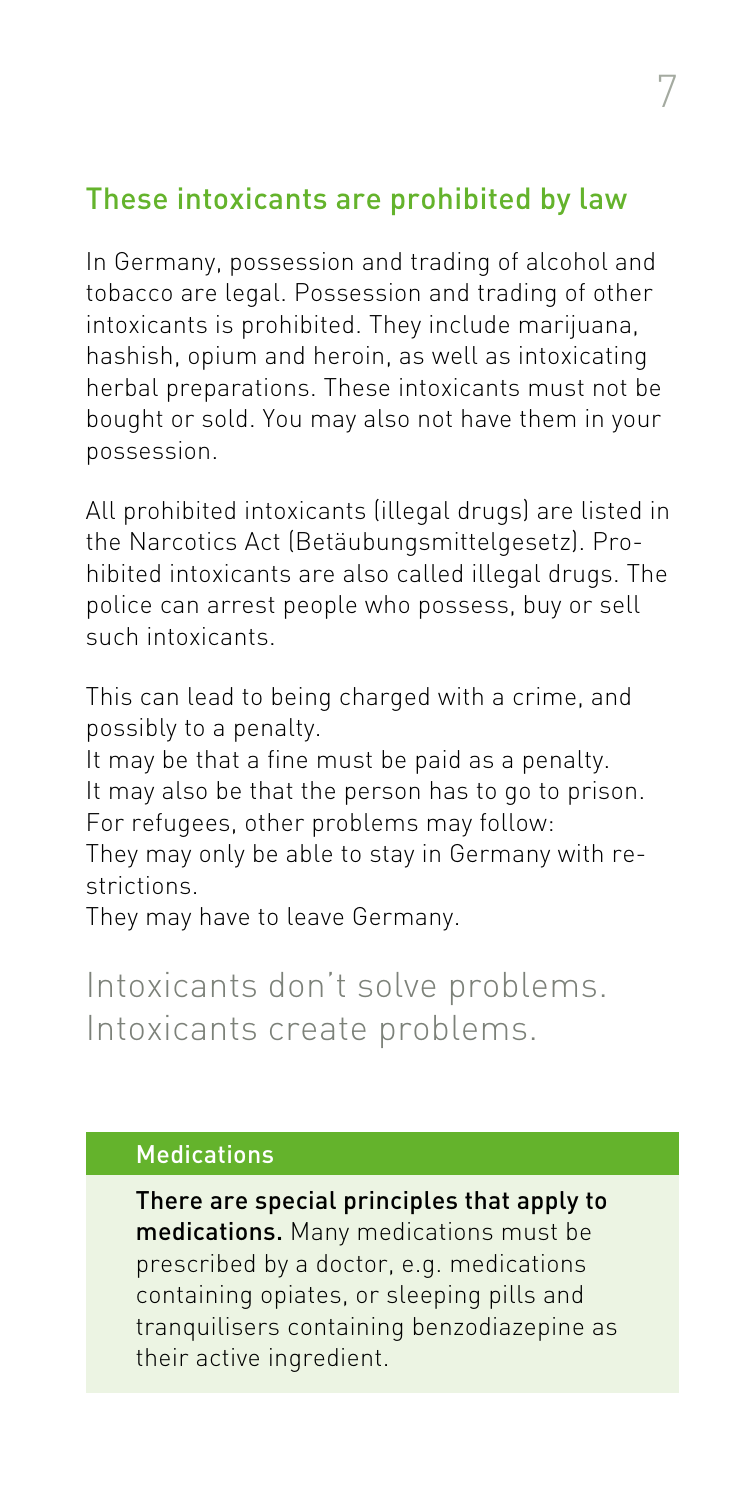## Intoxicants create problems

Many people use intoxicants regularly. Some get used to it. Then they need more and more in order to feel the effect. Their bodies demand the intoxicant. Without intoxicants, they feel sick. They can only think about one thing – their next high.

All their thoughts revolve around the intoxicant. How do I get it? How do I pay for it? Everything else becomes unimportant. Even their own family. First, the intoxicant changes the body. Then it changes the mind and soul. Then you are dependent. Some medications also make people dependent.



Farah, 36

"I take pills so I can sleep. Yet I feel tired all day and all night. Always just tired.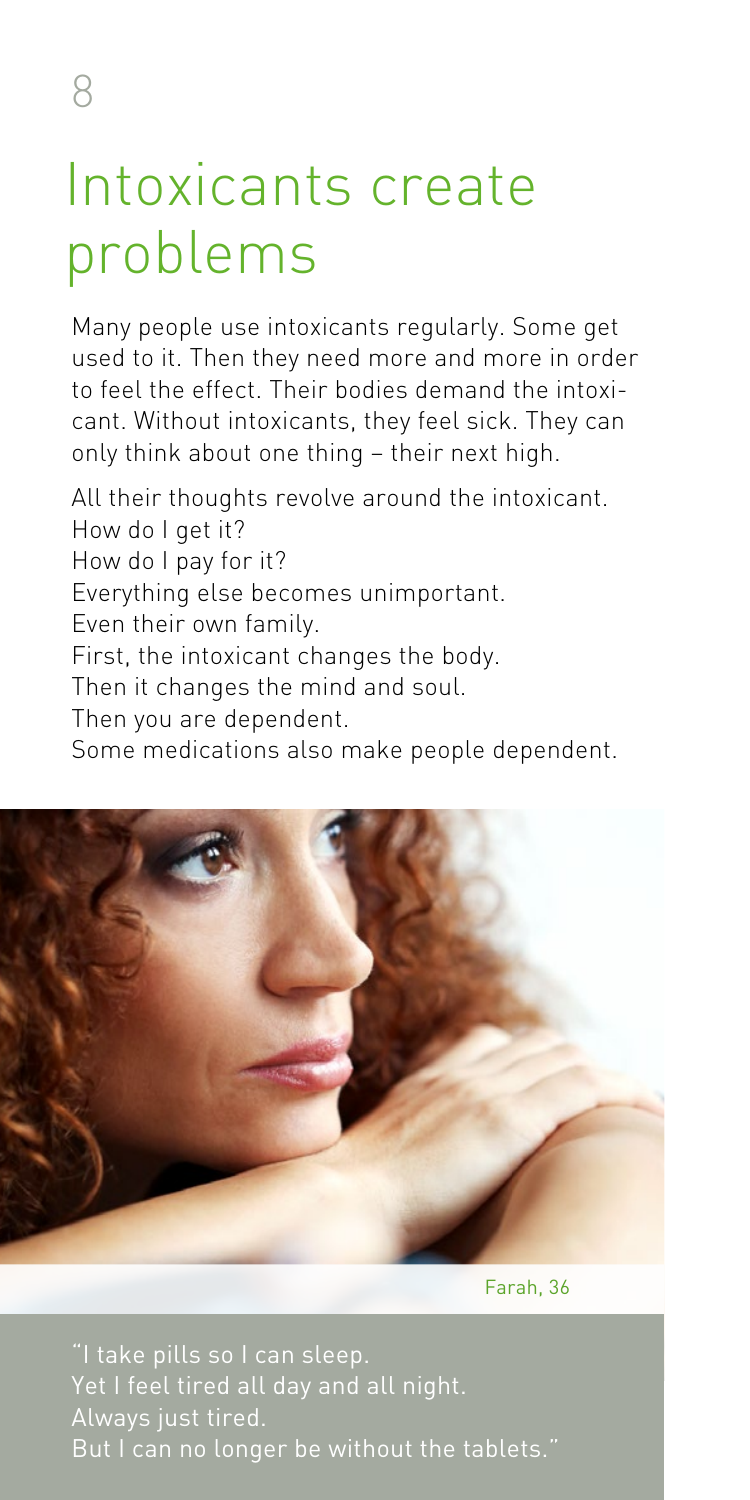## How do you feel?

What is it like when you don't use intoxicants?

Are you restless? Unable to sleep? Do you get sweats? Do your hands tremble? Do you feel nauseous? Are you scared? Do you feel listless?

Maybe you have these feelings because you are scared of being deported. Then you need legal support.

Maybe you have these feelings because you are missing the intoxicants.

Then consider this:

Are you perhaps taking too many intoxicants, or too often?

Then maybe you need help.

### Sometimes, talking to another person can help.

There are counselling centres in Germany for people who have problems with intoxicants.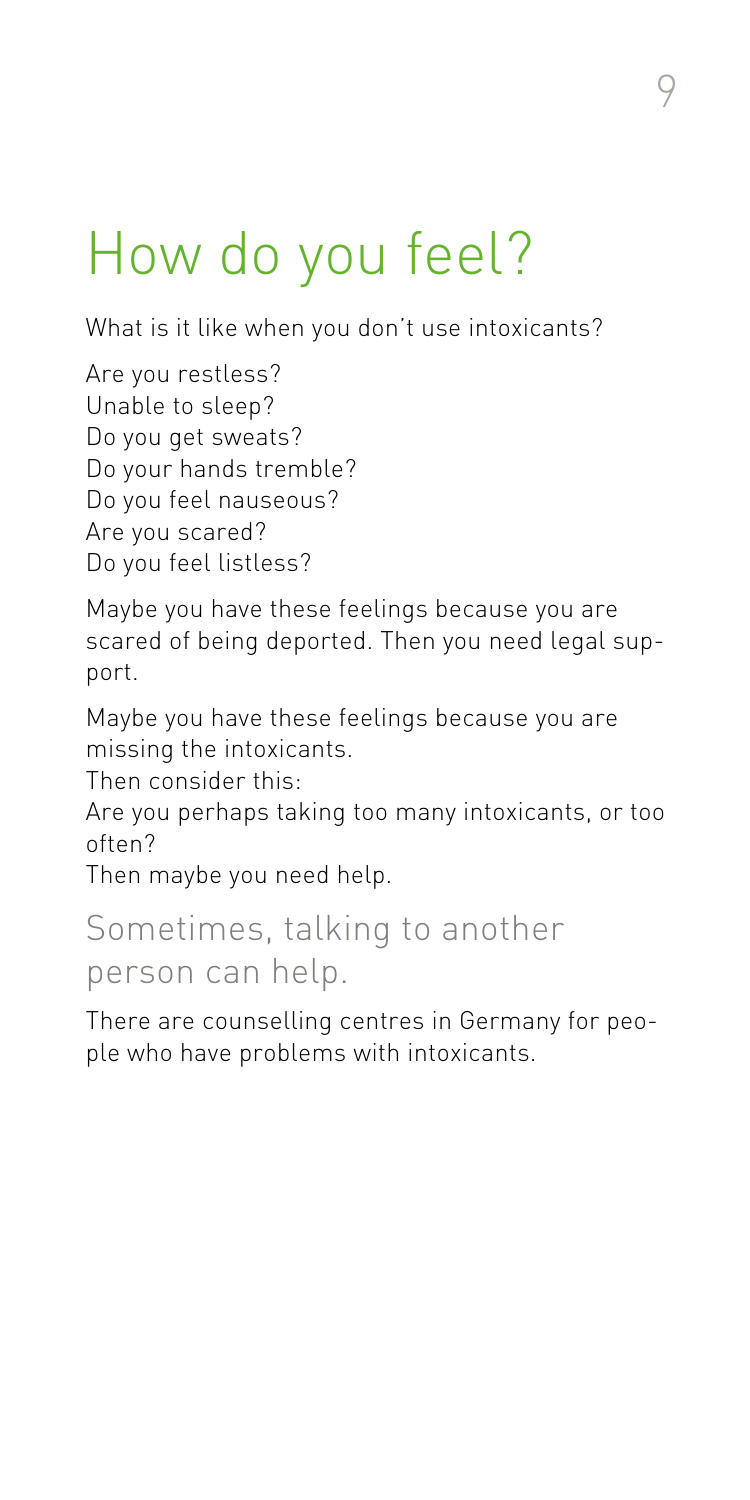### 10

# You need help

Do you have problems with intoxicants? Then you can get counselling.

Are you concerned that a relative or friend may have problems with intoxicants?

Then you can also get counselling.

In Germany, there are specialists for these kinds of problems. They are called 'addiction counsellors' (in English-speaking countries they are often called 'drug and alcohol counsellors'). They are trained in social work, psychology or medicine. They know about the effects of intoxicants.

They know what works when intoxicants or medications cause problems.

You can ask them for advice.

You don't have to give your name. If you want, counselling can be anonymous.

### You can trust

Your conversations are confidential.

Addiction counsellors don't tell anyone else. They are obliged to keep their silence – even with respect to public authorities.

And also towards family members and friends. Addiction counsellors won't say anything if your family asks them about you.

Nothing leaves the room.

These conversations are not recorded or eavesdropped on, by anybody.

Addiction counsellors are independent. They don't work for the government. They work for you.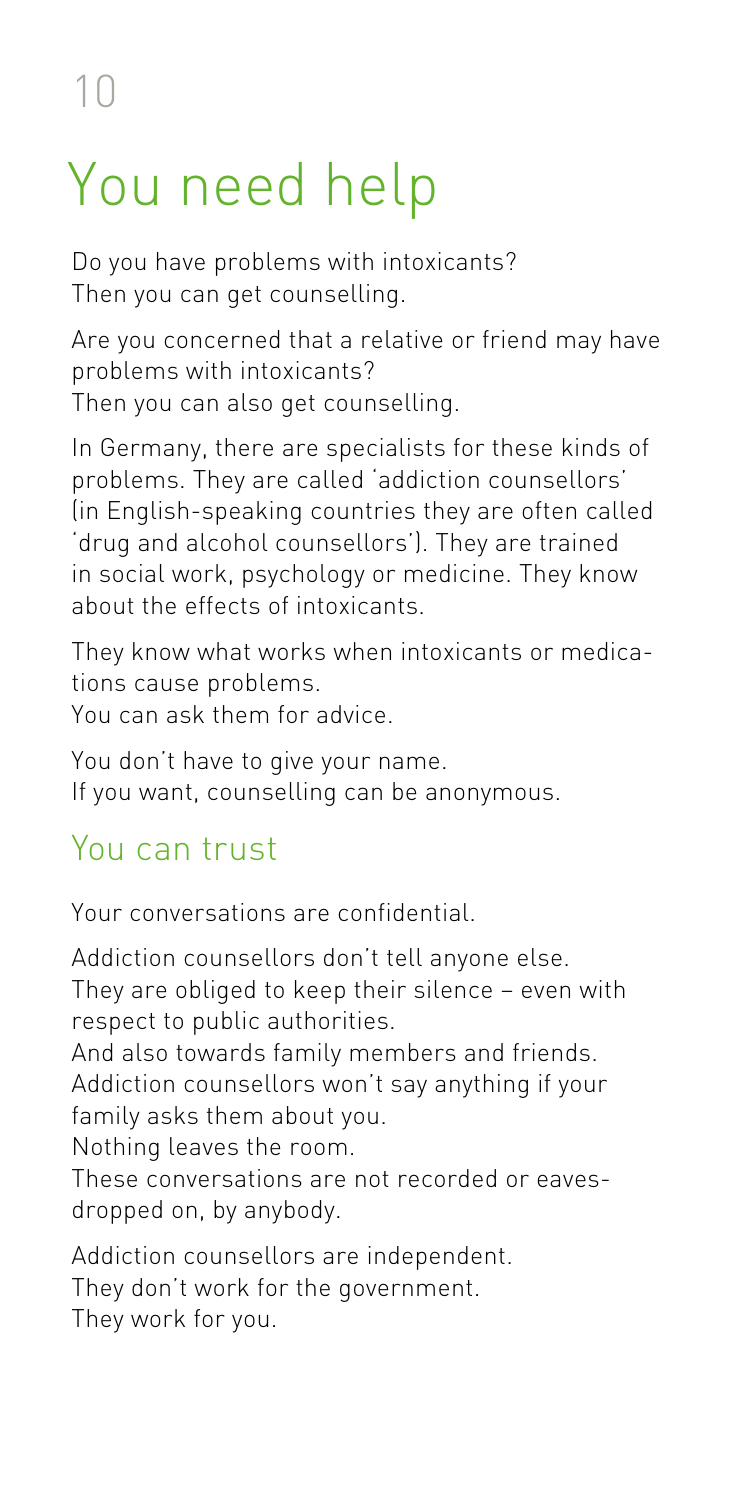

Samir, 32

I'm glad I heard about the counselling service. That's where I could ask all the questions I had."

### You can talk openly

You can talk about anything that's on your mind. You can even talk about having done something illegal.

You can even talk about having been in trouble with the police because of intoxicants.

Drug and alcohol counsellors also don't tell the police anything.

You don't have to worry about being punished because you have talked about something bad or illegal in a counselling session.

You don't have to worry about deportation because you have talked about something bad or illegal in a counselling session.

You will consider together what you can do.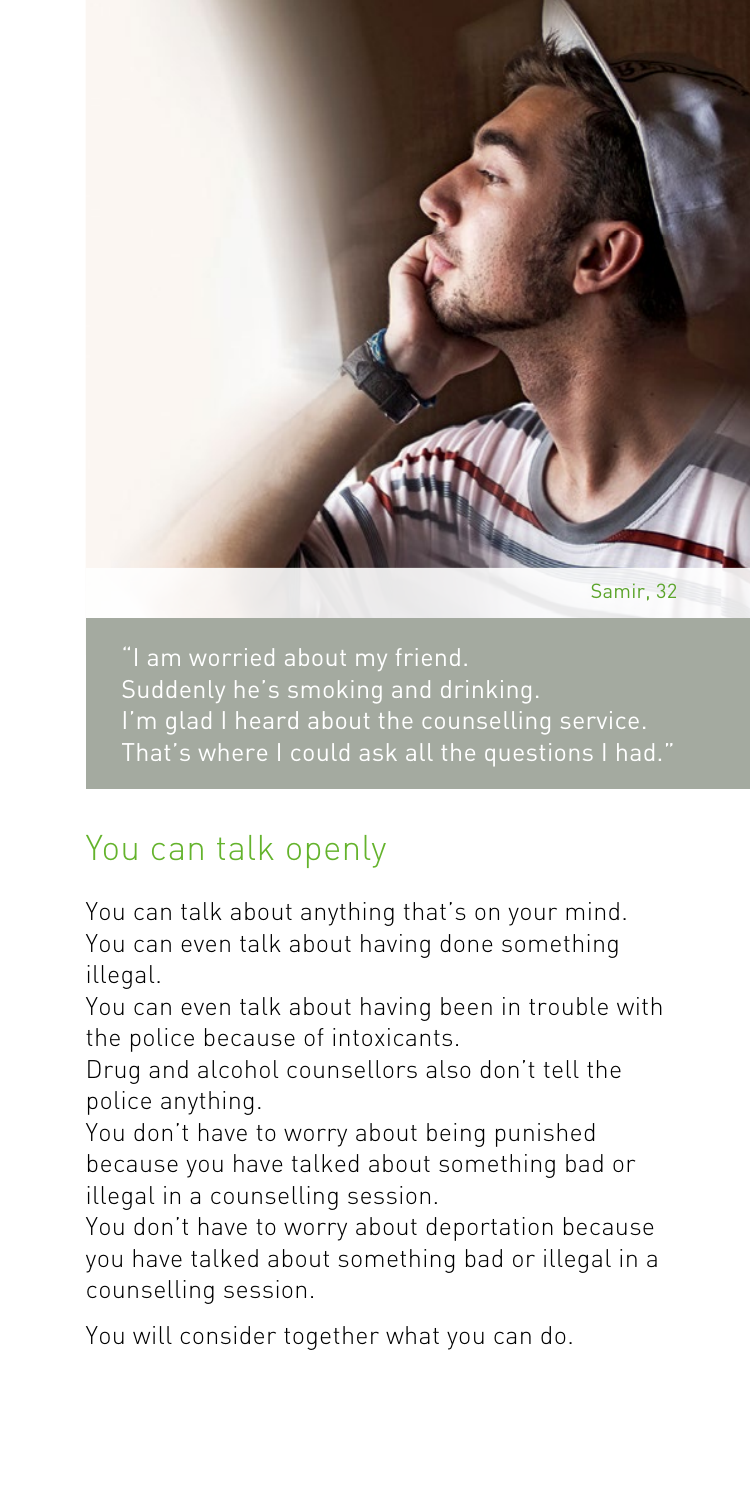12

## How can you make yourself understood?

Most addiction counsellors only speak German. Maybe you will need an interpreter.

Is there someone you trust?

Someone who speaks both your language and German?

Then take this person with you to your counselling sessions.

Maybe the interpreter can even make the appointment for you.

Counselling services can also refer you to an interpreter.

But then you may have to pay for the interpreting. And you don't know the interpreter.

### However, only addiction counsellors won't tell anyone anything.

An interpreter may not necessarily be bound by confidentiality.

He or she could tell others what they heard in the counselling session.

It is best to find out beforehand whether you can trust the interpreter.

Then you can talk openly in the counselling sessions.

## How to find help



Do you have a smartphone and access to the internet?

Then scan this QR code with your smartphone.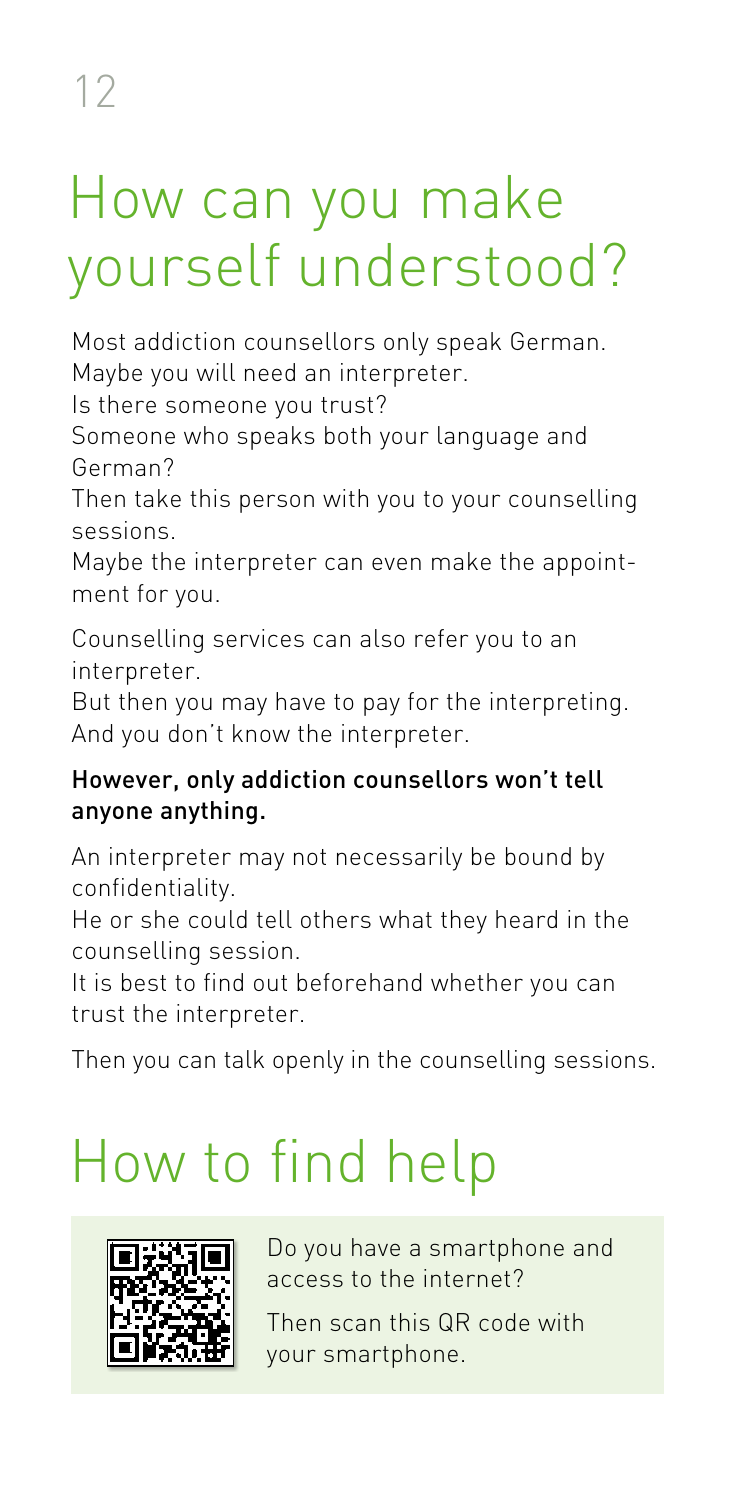Or look up this website yourself: www.suchthilfeverzeichnis.de Click on 'ONLINE-SUCHE' (online search).

### You will see this question on the screen: "Welche Art der Einrichtung/des Dienstes suchen Sie?" (What kind of facility / service are you looking for?)

Select 'Beratungsstelle' (counselling service) or 'niedrigschwellige Einrichtung' (low-threshold facility).

Below it, you will find this question: 'Wo soll sich die Einrichtung befinden?' (What is the desired location for the facility?) PLZ (postcode) ........... Ort (town/city) ........... Write the name of the town or city where you would like to have counselling in the box located under the word 'Ort'.

### Then go straight to the last question: 'In welcher Sprache möchten Sie beraten werden?' (In what language would you like to receive counselling?)

Select your native language or another language that you know well. You can also click on 'kombinieren' (combine). Then you can search for multiple languages. Now, click on 'suchen' (search) at the bottom of the webpage.

The following text will appear in the top line: 'Es wurden XX Einrichtungen gefunden.' (xx services have been found) Below this line, click on 'Ergebnisliste anzeigen' (show results). You will see the contact details for all counselling services with counsellors who speak the languages you requested.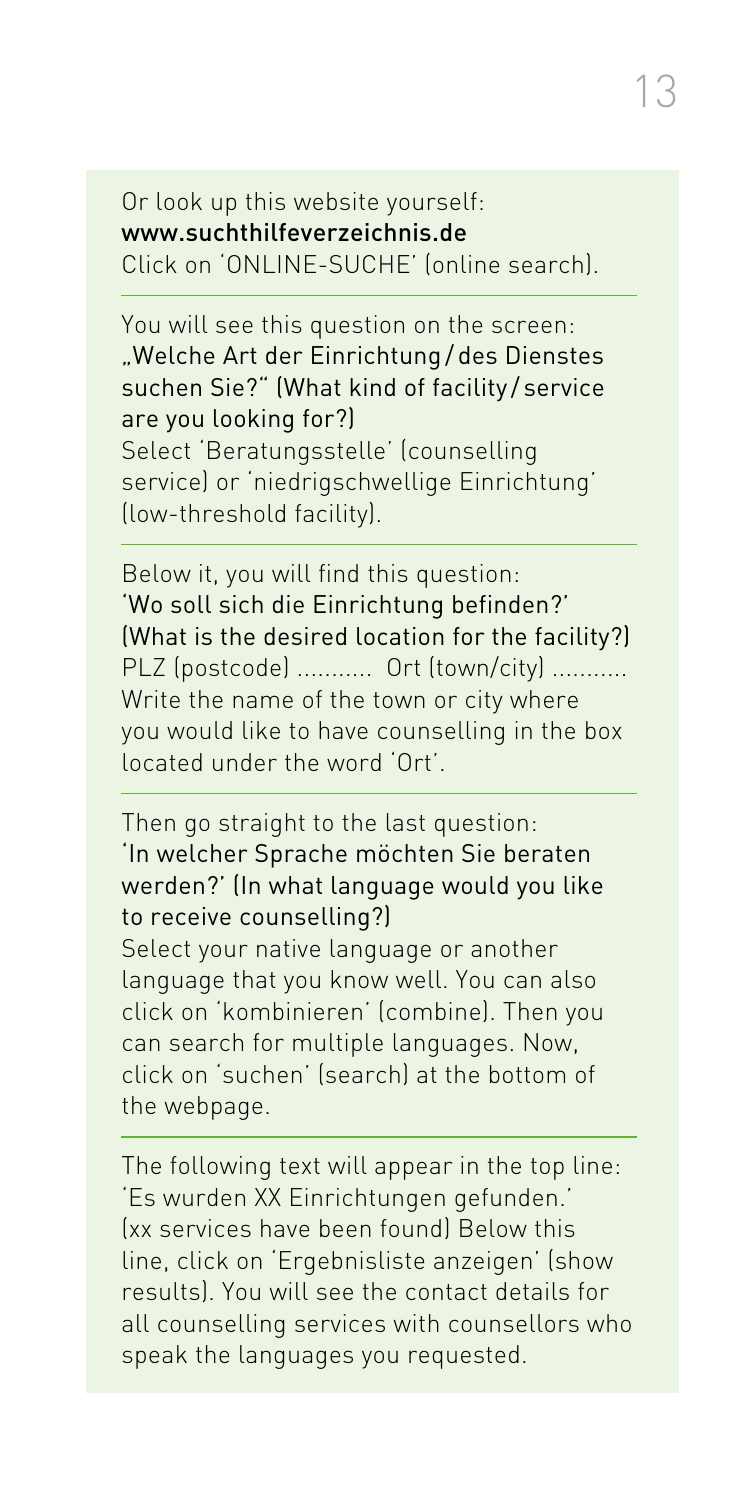## How to access counselling

Call the counselling service of your choice. Ask 'Wer spricht meine Sprache?' (Who speaks my language?).

Say the name of your language.

You will probably hear someone's name.

Ask 'Wann kann ich diesen Menschen sprechen' (When can I talk to this person?). You will probably hear a date and a time. Call back on the day and time suggested.

Ask the person:

'Wann kann ich zu Ihnen kommen?' (When can I come in to see you?). Then go to the counselling service on the arranged day and time. Be on time. Then the addiction counsellor will have time for you.

### Are the counselling services too far away?

Then look for a counselling service near you.

Go back to the online search (ONLINE-SUCHE). Only enter 'Beratungsstelle' (counselling service) and 'Ort' (town/city). Click on 'suchen' (search).

You will see the addresses for services near you. Go to the service and ask: 'Wann können Sie mich beraten?' (When can I get counselling?) The counsellors will be willing to communicate with you using gestures and signs, and by drawing. Maybe you can take an interpreter when you go for counselling.

Also, you can access low-threshold facilities without calling first. These are also called 'Kontakt-Café', 'Kontakt-Stelle' or 'Kontakt-Laden' (drop-in centre). There, you can also find people to talk to.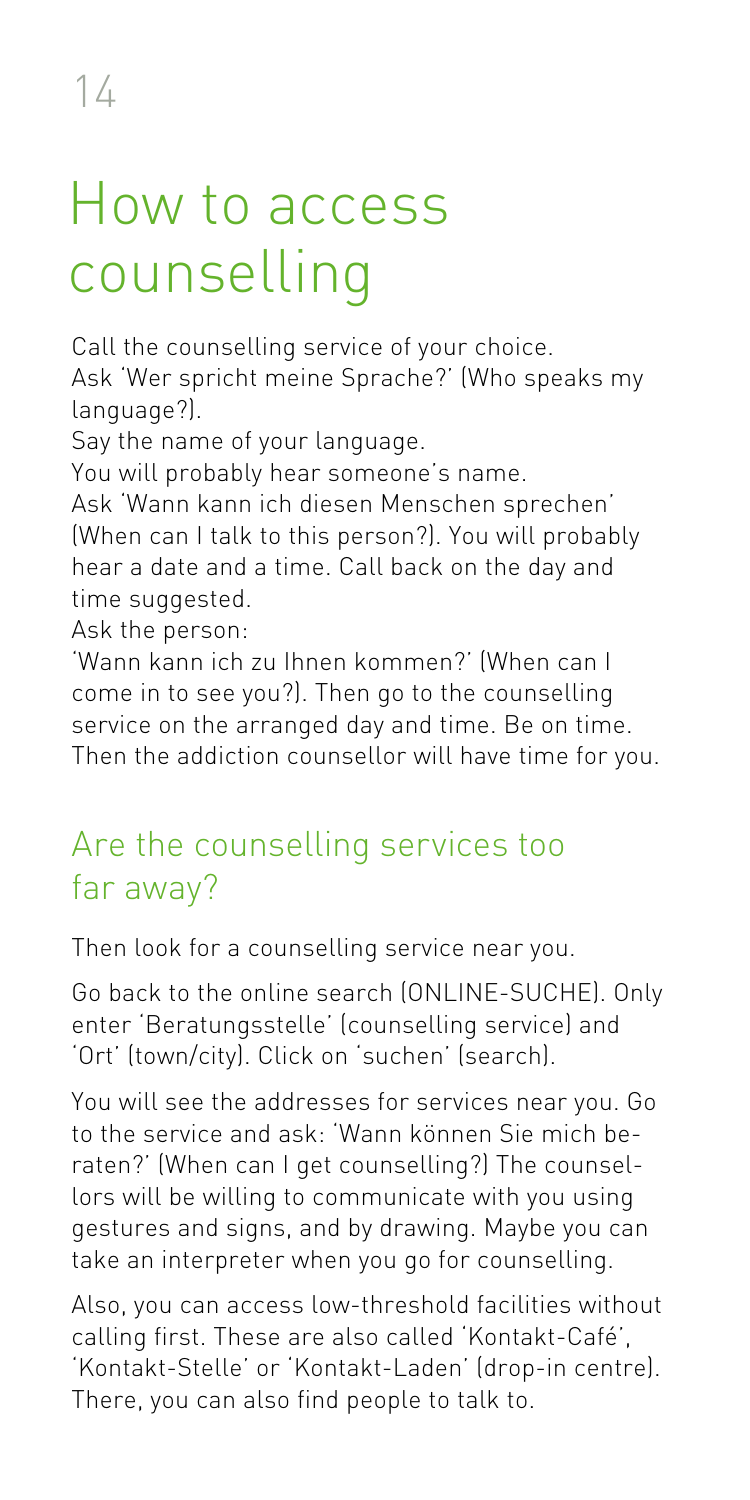### What happens during counselling?

Initially, it will be about your problems with intoxicants. What kinds of problems do you have with them? For how long have you had these problems? What do you think are the reasons? Then you will all think about what needs to be done. What could be helpful to you?

Is one counselling session enough? Will it take several counselling sessions? Will further treatment be needed? By a doctor, for example?

Together with you, the counsellors will work out what kind of additional support is available.You can also visit a low-threshold facility, such as a 'Kontakt-Café' (drop-in centre).

well for you again.

Adib, 46

#### Are you still waiting for a decision on your application for asylum?

You can already access low-threshold facilities during this time.

Even during this period, you have a right to drug and alcohol counselling.

You can access counselling several times.

#### Do you already have a residence permit for Germany?

Then you have a right to further treatment as well.

#### Do you find it difficult to communicate with the counsellor?

Then you can go to a different counselling service. There, you can also access counselling one or more times.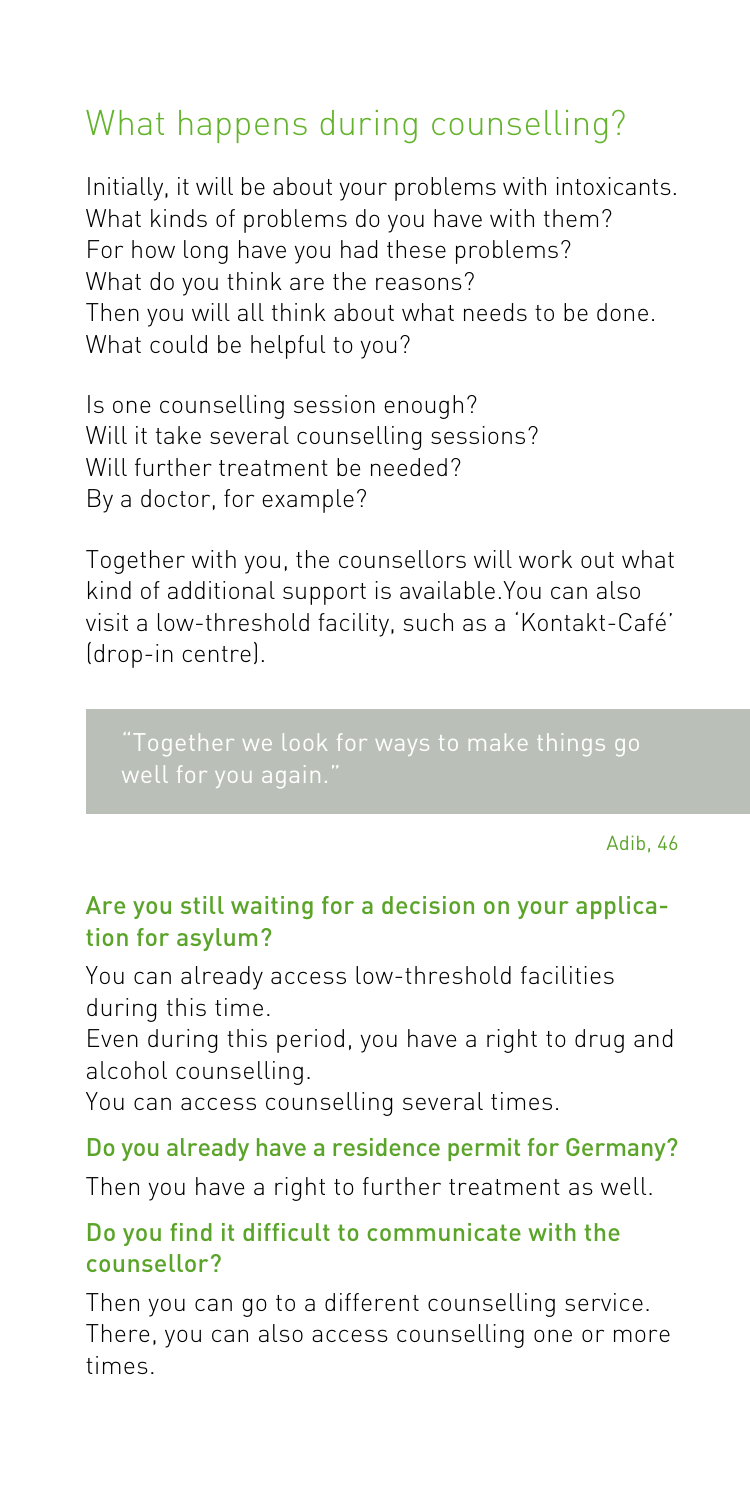### 16

# **Equality**

In Germany, men and women have equal rights. They attend the same classes at the same schools. They do the same apprenticeships and traineeships. They study at the same universities. They have the same qualifications.

In Germany, men and women interact a lot.

They talk to each other a lot.

They know a lot about each other.

This is why women can counsel men and men can counsel women.

Both men and women work in counselling services. Some counselling services have only female workers.



the years.Trust me.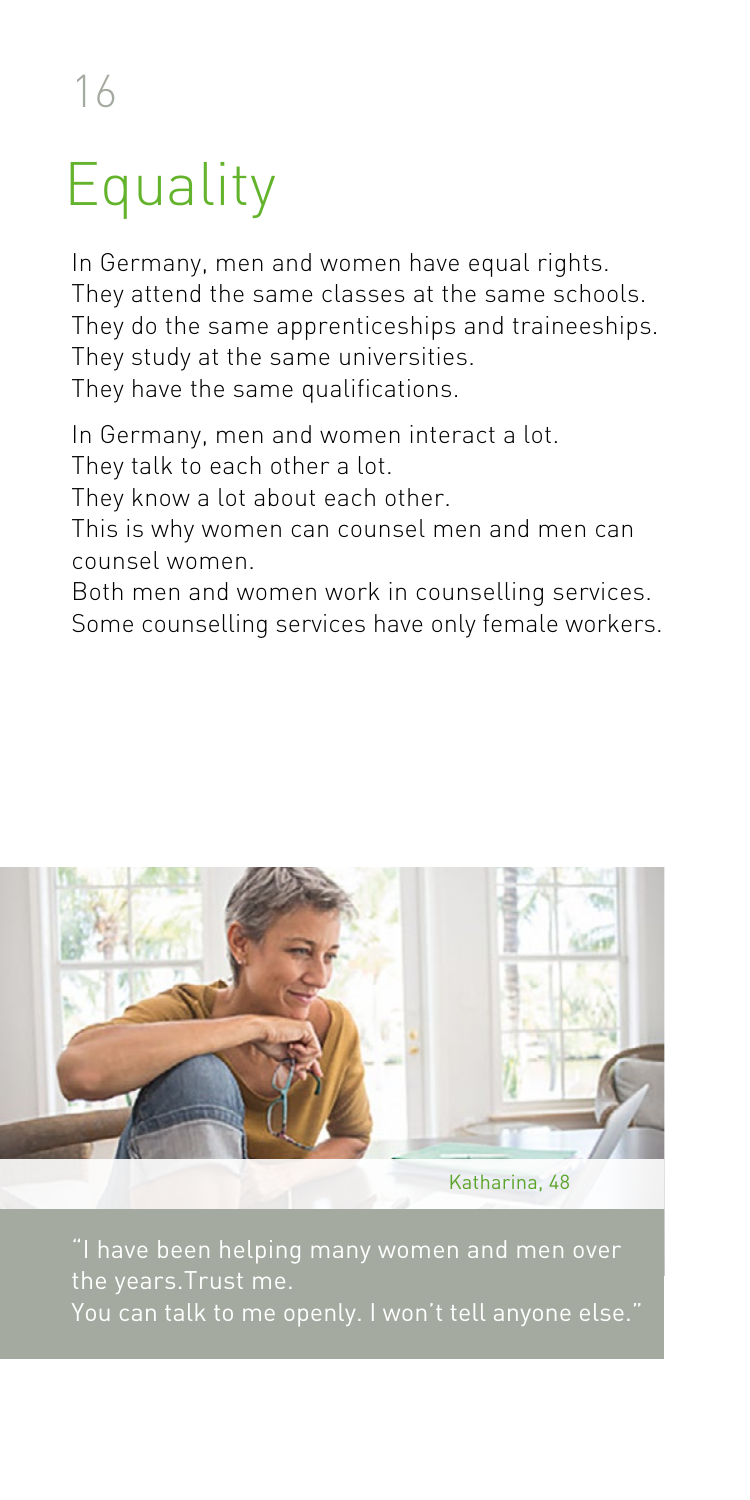## Counselling is not a quick fix

A counselling session is a conversation.

Some people hope that this conversation will immediately solve all their problems.

But problems with intoxicants can rarely be solved quickly.

Intoxicants can make people dependent and ill. It takes time to recover from an illness.

Dependence on intoxicants is an illness, even if some people find this hard to understand.

In most cases, it takes a long time for a person to overcome this illness.

It can only work if the person cooperates actively. You have to want to become free of dependency.

I did get a lot of good advice.

Ali, 52

The first step towards recovery is to talk openly about problems with intoxicants.

At first, for example, with a counsellor.

It takes time to recover.

But patience and cooperation will be rewarded. Counselling is a first step towards becoming independent and healthy.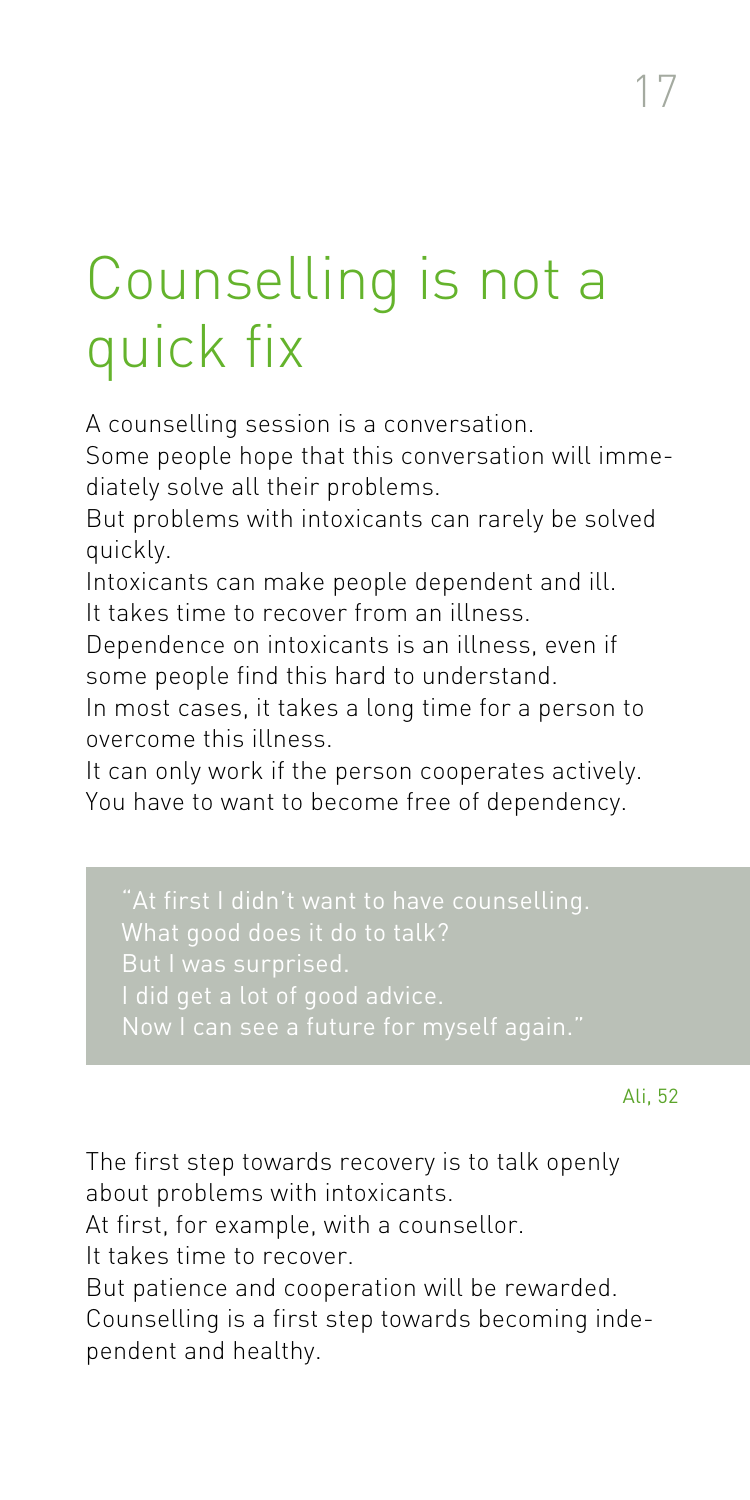# Use all possibilities

There are volunteer groups that support refugees in many places in Germany. The volunteers often offer joint activities – cooking and eating together, going for walks together, conversations, singing songs or painting.

Many sports clubs also welcome refugees. Refugees can often participate free of charge. In soccer or gymnastics, for example.

These kinds of activities are also on offer in some accommodation facilities. In some accommodation facilities, refugees are also allowed to do small jobs.

It feels good to do something useful.

Ask about these kinds of activities and join in. It will take your mind off things. You will meet friendly people. You can practice speaking and understanding German.

And you will have pleasant experiences!

Pleasant experiences can make you feel good, better than getting high.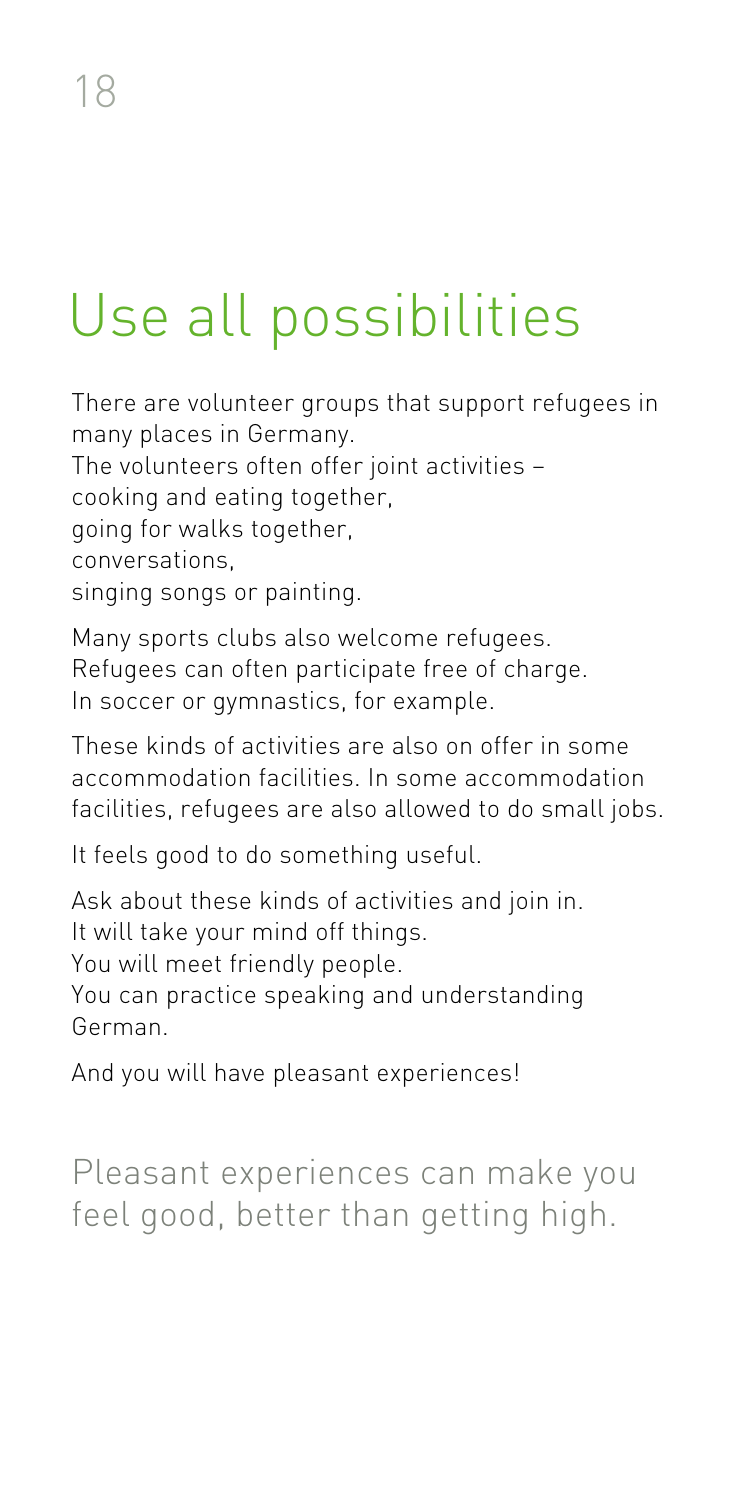

Rachid, 26

When I'm playing, I don't think about my worries. That's good for me."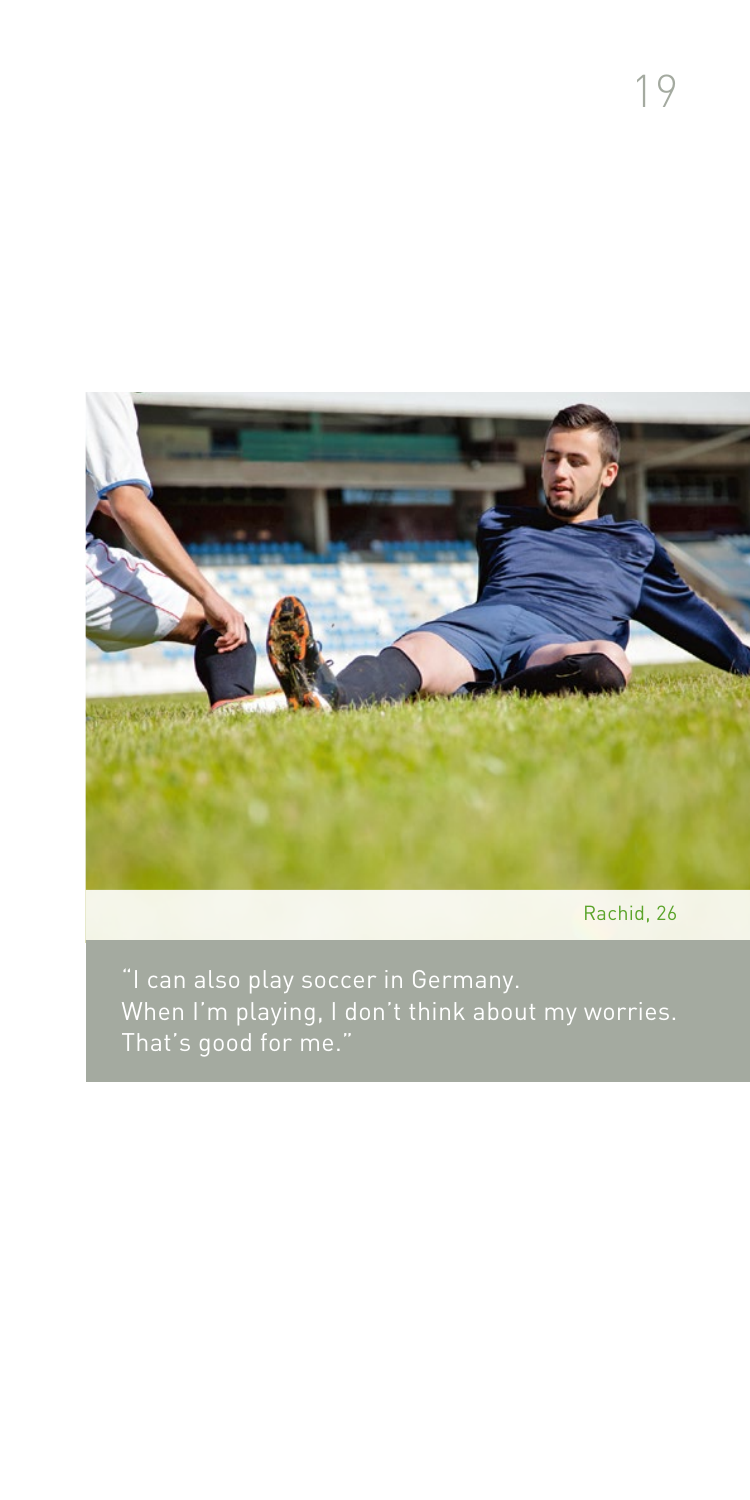### You can treat yourself well

You have little money. You have few possessions. But you have a lot of time.

Do something for your health.

You will be doing your family and yourself a favour – you will stay healthy.

And therefore preserve your own life and your future.

What is something that keeps you healthy? Do you see a possibility to do it right now? Then do it. Do it today.

If you feel too despondent and low to do anything – do you know someone to whom you can talk about it?

Sometimes even just telling another person about your problems can help.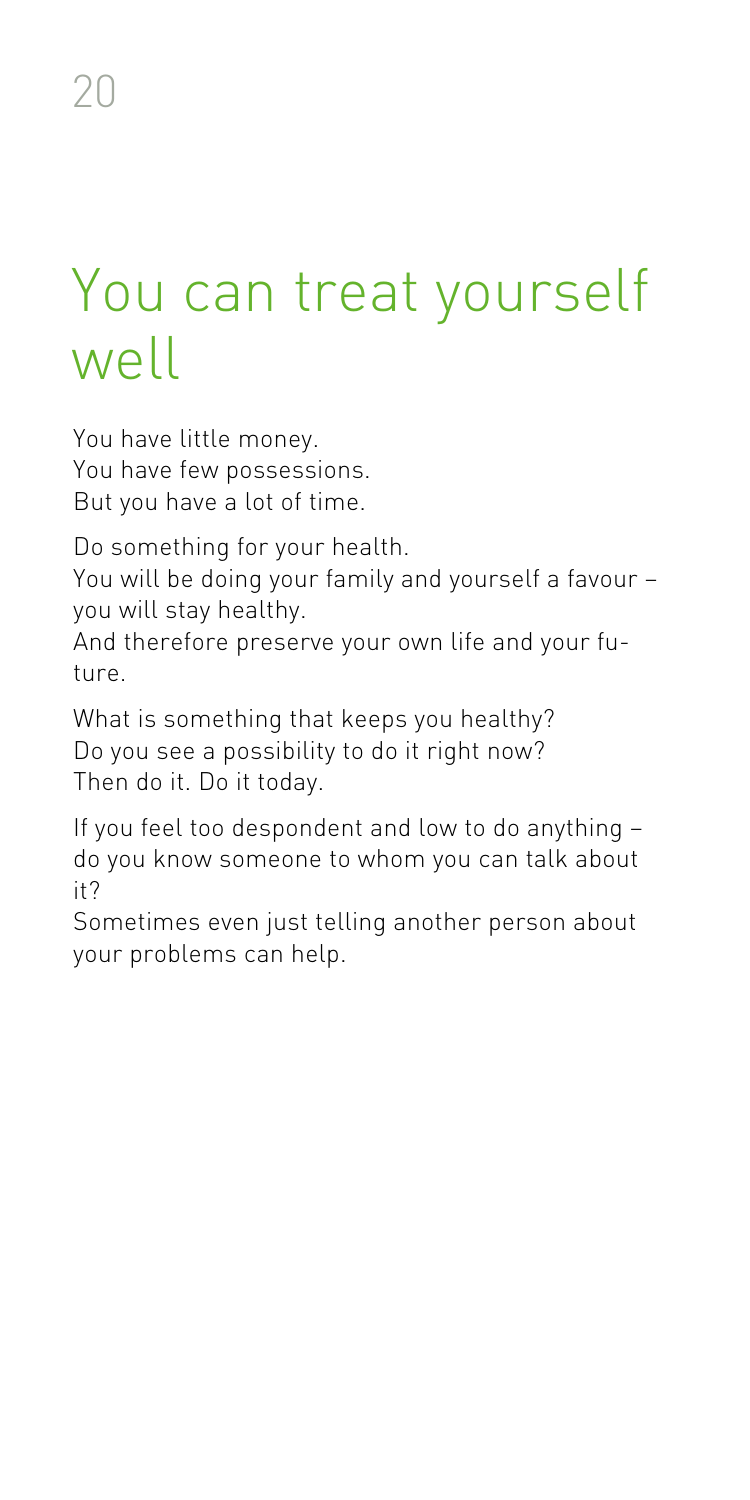# Here's where you will get help!



You can find counselling services near you at: www.suchthilfeverzeichnis.de

See page 13 for instructions.

### Sucht & Drogen Hotline (Addiction and Drugs Hotline, only available in German)

Phone: 01805 313031 (Fee for service: 0.14 €/minute from landlines, max. 0.42 €/minute from mobile phones. This service is supported by NEXT ID.) Monday to Sunday, 24 hours/day

### Die Deutsche Hauptstelle für Suchtfragen e. V. (DHS, the German Centre for Addiction Issues regd. association, only available in German)

Postfach 1369, 59003 Hamm Phone: +49 2381 9015-0, Fax +49 2381 9015-30 info@dhs.de, www.dhs.de Provides offers information materials and referrals to support services near you.

Telephone information service: +49 2381 9015-0 (Call cost according to your provider's charges for calls to the Hamm local area code) Monday – Thursday from 9 am to 5 pm Friday from 9 am to 3 pm

### BZgA-Infotelefon zur Suchtvorbeugung (BZgA information line on addiction prevention, only available in German)

Tel. +49 221 892031

(Price varies according to the price list of your telephone service provider for calls within the Cologne local telephone network.) Monday - Thursday 10 a.m. - 10 p.m. and Friday - Sunday 10 a.m. - 6 p.m.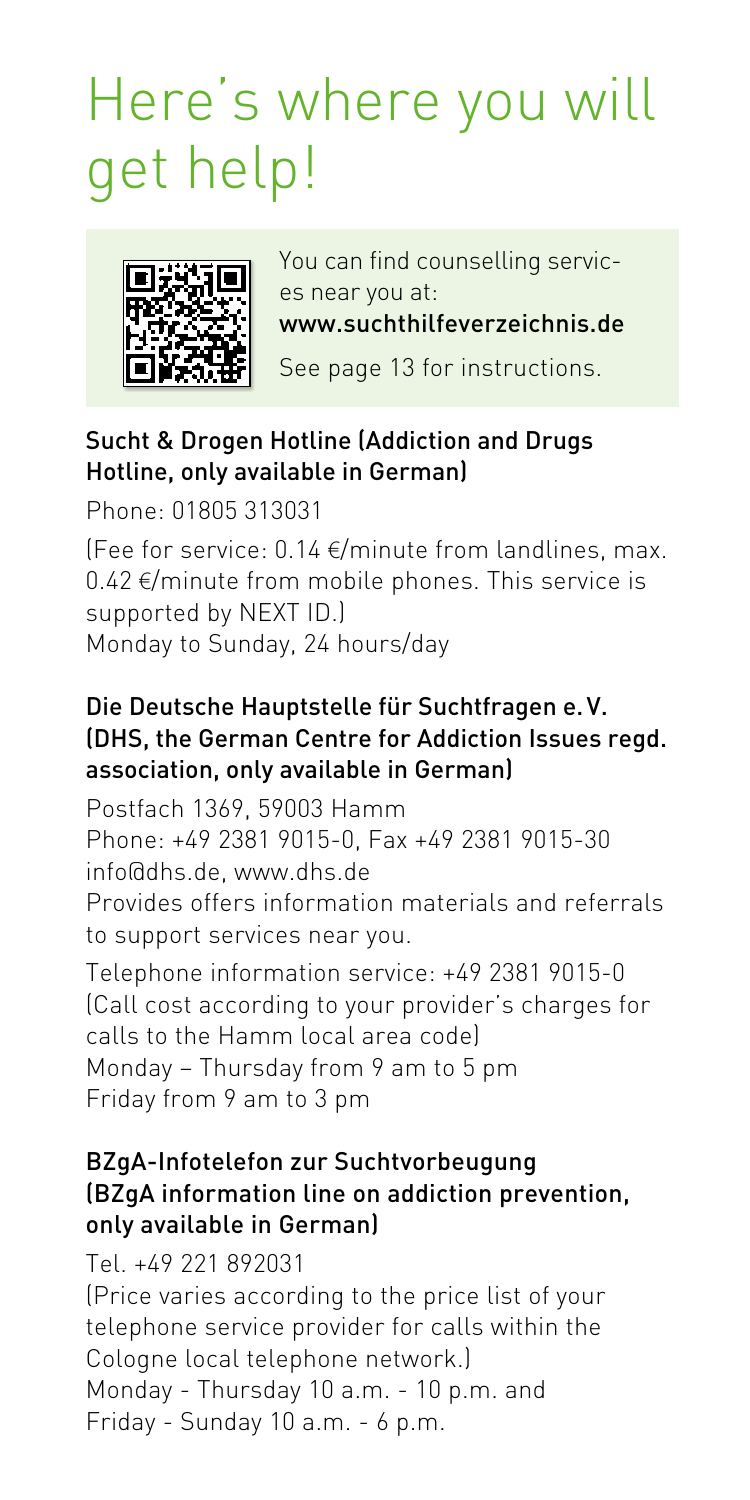## Legal notice

#### Published by:

Die Deutsche Hauptstelle für Suchtfragen e. V. (DHS, the German Centre for Addiction Issues regd. association, only available in German) Postfach 1369, 59003 Hamm Phone: +49 2381 90150 | Fax +49 2381 901530 info@dhs.de | www.dhs.de

#### Editorial Office:

Dr. Raphael Gaßmann Christa Merfert-Diete

#### Editorial Advisory Council:

Kerstin Brauer, Mudra Nürnberg Rosalinde M'Bayo, Afrikaherz – VIA Berlin Hans-Günter Meyer-Thompson, Asklepios Klinik Hamburg Nord Ochsenzoll, Klinik für Abhängigkeitserkrankungen, Ambulanz Altona Torsten Schaaf, Jugendberatung und Jugendhilfe e. V. Frankfurt am Main Norbert Teutenberg, SKM Köln Nida Yapar, SUCHT.HAMBURG

#### Concept and copywriting: Gisela Haberer

Translations: Ethno-Medizinisches Zentrum, Hannover (M. Wentzlaff-Eggebert, V. Maguire)

#### Graphic Design:

Volt Communication GmbH

#### Printed by:

Edition: First edition 2017,  $\overline{\phantom{a}}$ 

#### Order No.: 33223001

This brochure is free of charge. You can order copies from: Deutsche Hauptstelle für Suchtfragen e. V. (German Centre for Addiction Issues regd. association, Postfach 1369, 59003 Hamm (info@dhs.de) or Bundeszentrale für gesundheitliche Aufklärung (Federal Centre for Health Education), 50819 Köln, (order@bzga.de)

This brochure is not intended for resale by the recipient or third parties.

Funded by the Bundeszentrale für gesundheitliche Aufklärung (Federal Centre for Health Education, BZgA) on behalf of the Bundesministerium für Gesundheit (Federal Ministry of Health)





**Bundeszentrale** für qesundheitliche Aufklärung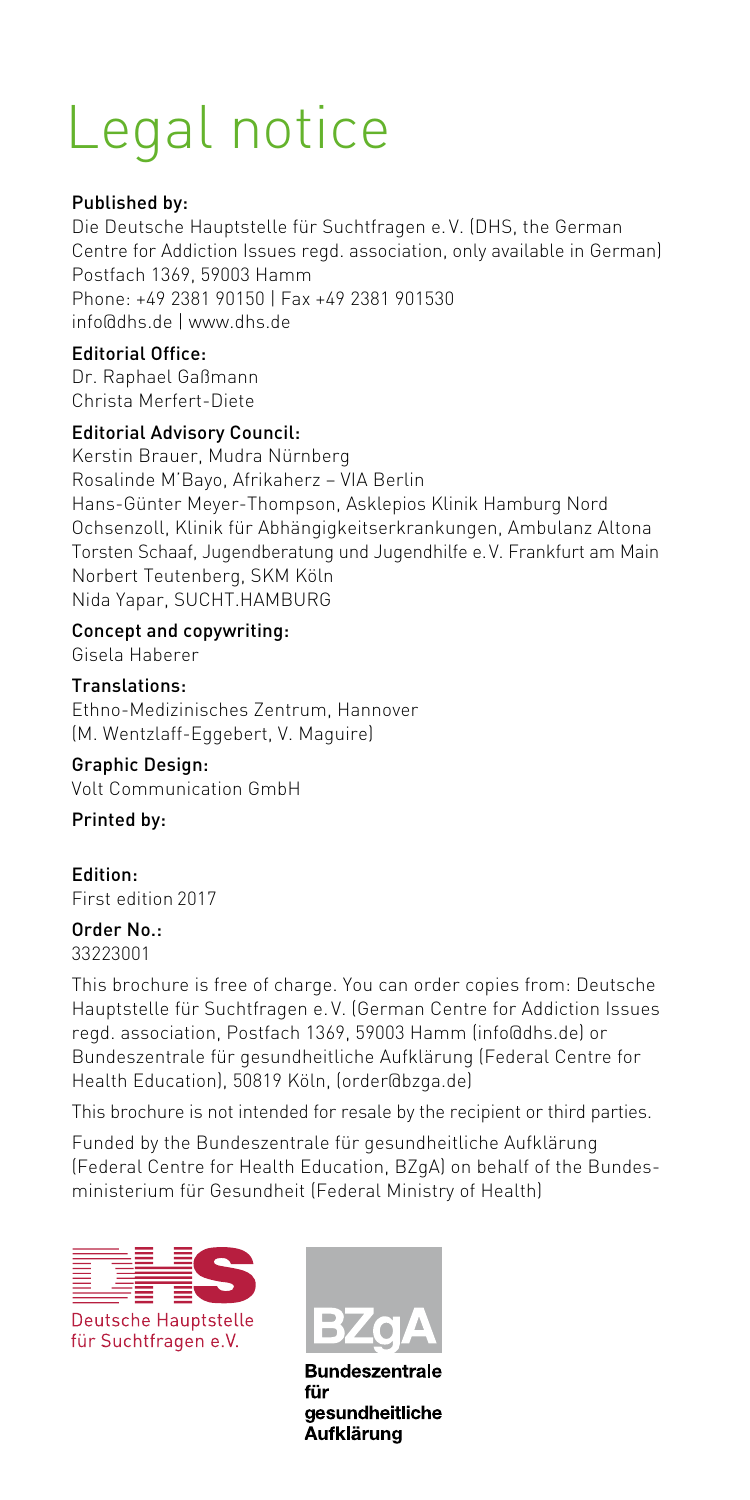

# Informationen zu Alkohol und anderen Drogen

Beratung und Hilfe

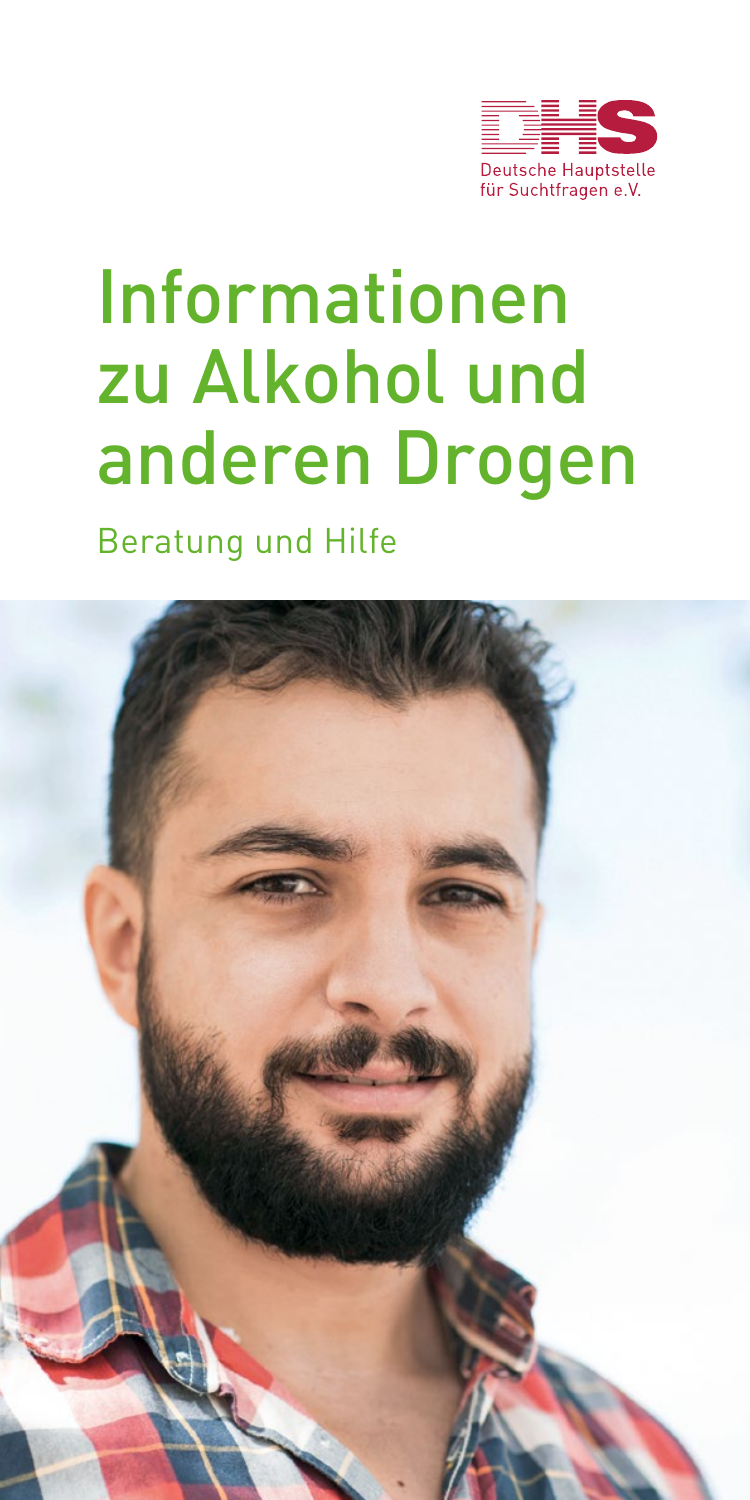## Sie leben im Nirgendwo

Sie sind in Deutschland angekommen. Aber Sie fragen sich täglich: Werde ich in Deutschland bleiben können? Werde ich hier arbeiten dürfen? Wird meine Familie hier ein neues Zuhause finden?

Vielleicht leben Sie mit vielen Menschen auf engem Raum.

Alle sind in Ungewissheit,

haben Sorgen.

Sie wissen nicht, was Sie die ganze Zeit tun sollen. Es fällt schwer, nur zu warten.



Danyal, 36 Jahre

"Wann sehe ich meine Familie wieder? Sind meine Lieben noch am Leben? Wie geht unser Leben weiter?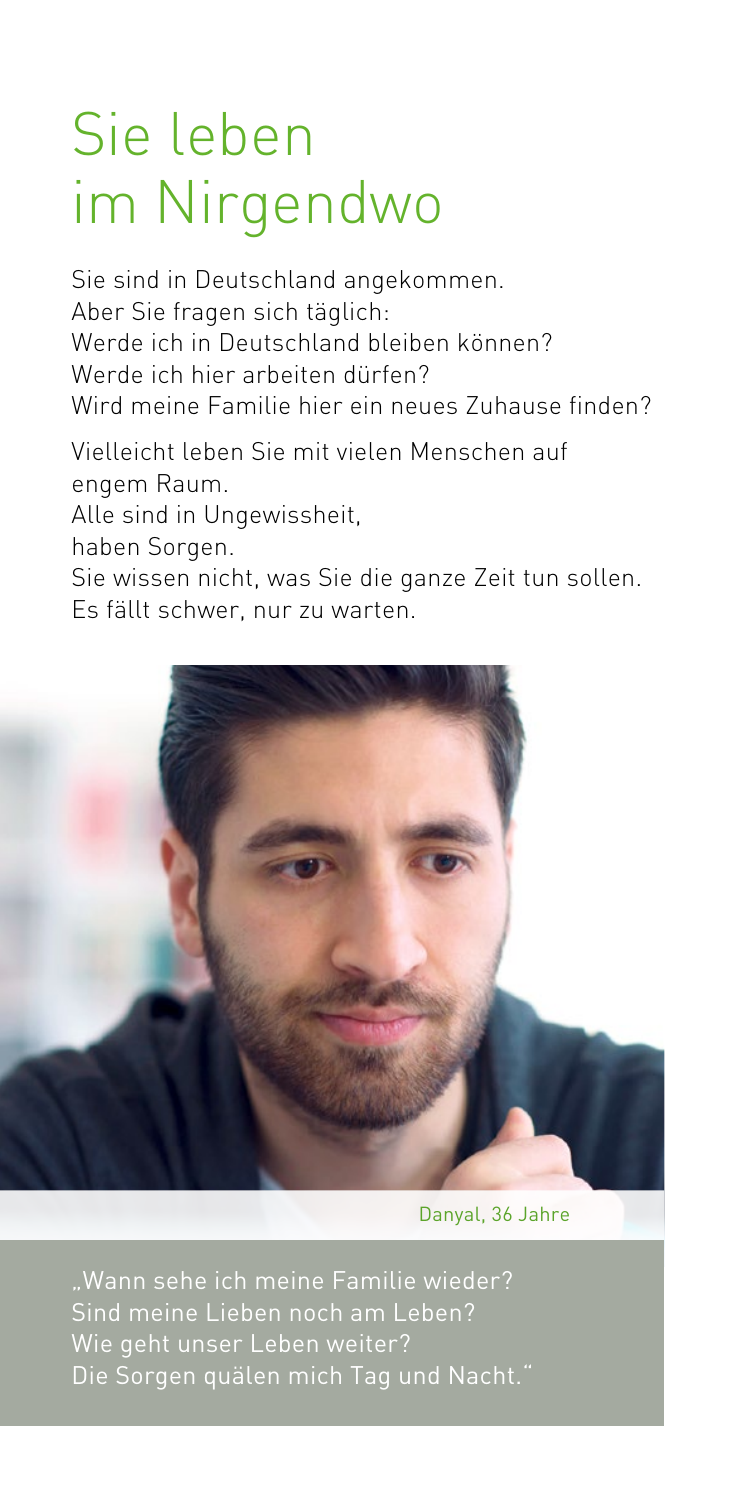### Sie wollen frei sein

Sie wollen keine Sorgen mehr haben. Sie wollen keine Schmerzen mehr haben. Sie wollen vergessen, was Sie bedrückt. Alles soll gut werden. Ihrer Familie soll es gut gehen. Sie wollen sich wohl fühlen. Dafür haben Sie die Flucht gewagt.

Sam, 24 Jahre

#### Manche Menschen sagen:

Es gibt Mittel für gute Gefühle. Sie empfehlen, solche Mittel zu nehmen. Zum Beispiel Alkohol, Cannabis, Opium, Heroin. Doch jeder Mensch reagiert anders, wenn er diese Mittel nimmt. Manche fühlen sich leicht und entspannt. Andere ängstlich und elend. Manche werden aufgedreht und lustig. Andere traurig oder verzweifelt. Manche fühlen sich sogar für einige Momente glücklich. Vielleicht sind für kurze Zeit alle Sorgen weg. Manche vergessen alles um sie herum. Wieder andere werden hitzig, kämpferisch und aggressiv. Vielleicht tun sie sich und anderen dann weh.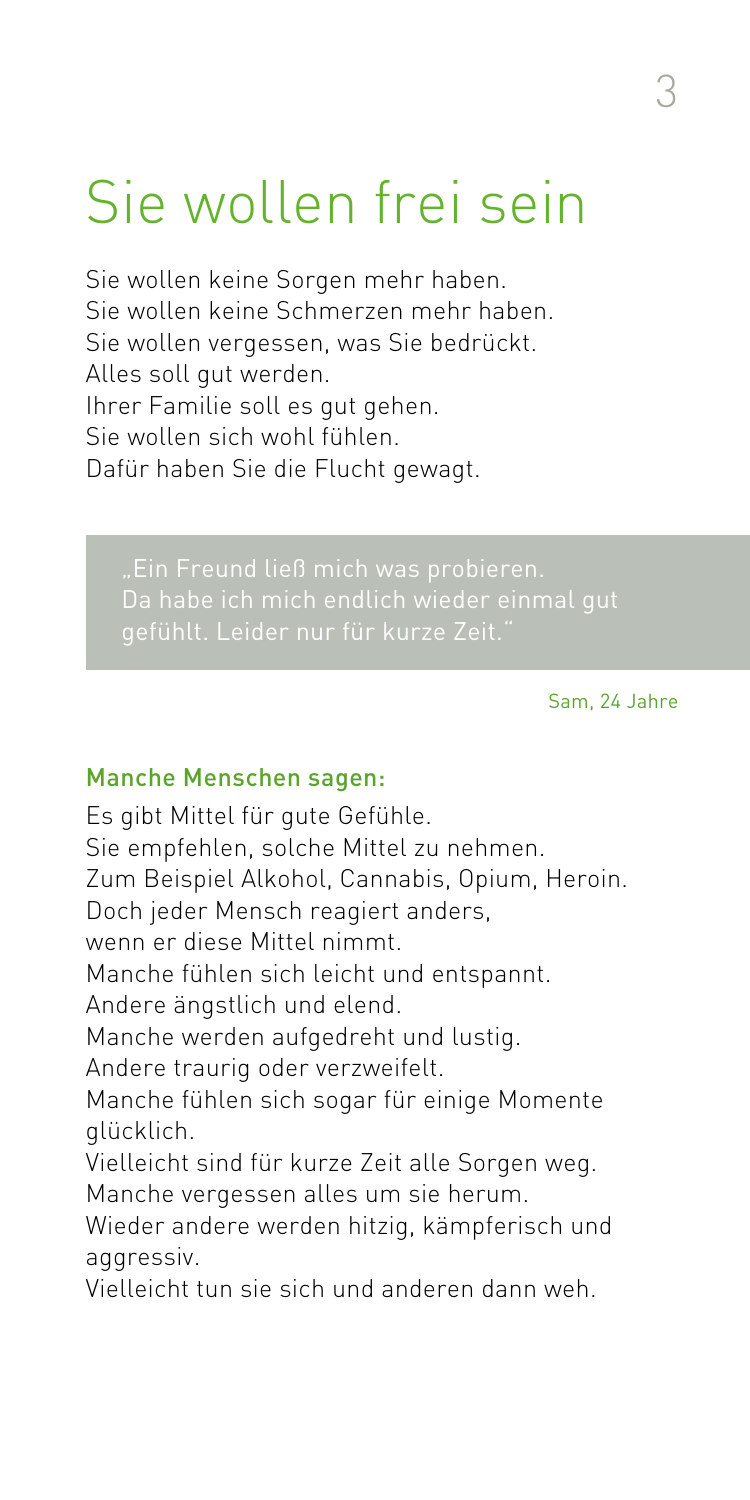## Was ist ein Rausch?

In einem Rausch nehmen Menschen die Welt anders wahr. Farben, Gerüche, Geräusche, Stimmen und Formen können sich verändern. Vielleicht kann man Dinge sehen, die gar nicht da sind. Manche Menschen haben das Gefühl, im Rausch besser zu sehen und zu hören. Manchen Menschen ist einfach schwindlig und elend. Meist werden im Rausch die Bewegungen unsicher.

Manche Menschen macht ein Rausch dicht" Dann erreicht sie nichts mehr.

Keine anderen Menschen.

Aber auch keine Sorgen, keine Ängste und keine Schmerzen.

Mittel wie Alkohol, Cannabis, Opium oder Heroin können Menschen in Rausch versetzen. Sie heißen deshalb Rauschmittel. Menschen brauchen unterschiedlich viel von diesen Mitteln, um einen Rausch zu bekommen. Manche Menschen werden süchtig nach Rauschmitteln. Darum heißen sie auch Suchtmittel. Auch manche Medikamente können süchtig machen, zum Beispiel Schlaf- und Beruhigungsmittel mit dem Wirkstoff Benzodiazepin.



Samira, 37 Jahre

Er liegt dann nur da, starrt vor sich hin und ist nicht mehr ansprechbar. Ich mache mir große Sorgen um ihn."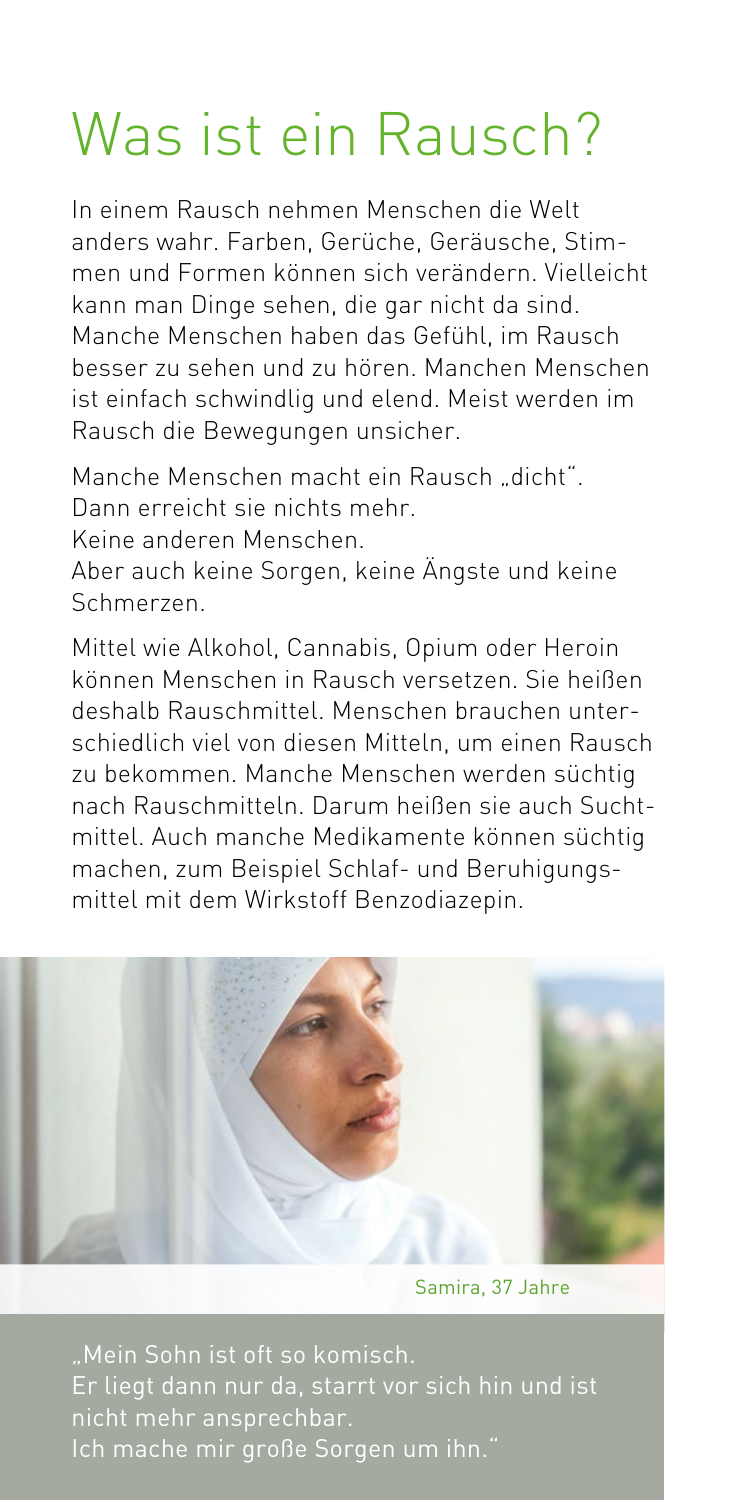# Nach dem Rausch?

Nach dem Rausch fühlen sich viele Menschen schlecht. Manche haben Kopfschmerzen. Manchen ist übel. Manche müssen erbrechen. Nach dem Rausch kommen die Sorgen wieder. Manchmal schlimmer als zuvor.

In vielen Ländern, Kulturen oder Religionen sind bestimmte Rauschmittel verboten. Nehmen Menschen sie trotzdem, machen sie sich Vorwürfe.

Sie fühlen sich schlecht.

Weil sie ein Verbot übertreten haben.

Dazu kommt die Angst: Sie haben Verbotenes getan. Hat das jemand bemerkt? Erfährt das die Familie? Was sagt die Familie dann dazu?

Ein Rausch verändert das eigene Verhalten. Manchmal tut man anderen im Rausch weh. Auch das bereut man hinterher. Manchmal verletzt man sich auch selbst im Rausch.

"Ich habe Alkohol getrunken. Immer wieder und wieder. Das darf meine

Matin, 24 Jahre

5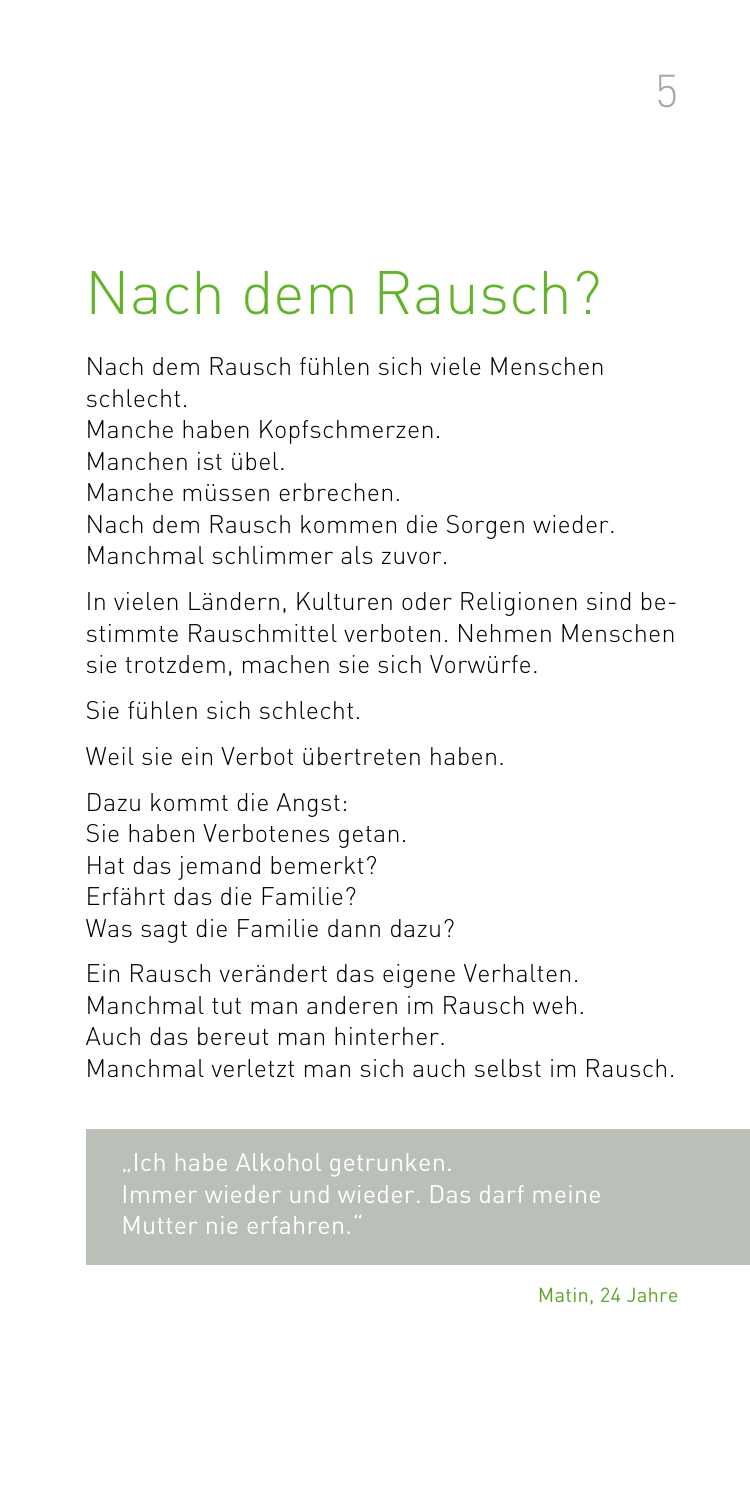# Regeln und Gesetze

### Diese Rauschmittel erlaubt das Gesetz

### Alkohol

In Deutschland dürfen Erwachsene Alkohol trinken. In Deutschland ist man ab 18 Jahren erwachsen. Alkohol ist in vielen Getränken: zum Beispiel in Wein, Bier, Schnaps und Cocktails. Aber es gibt Regeln für das Trinken von Alkohol. So darf zum Beispiel niemand betrunken Auto oder Fahrrad fahren. Es darf auch niemand Verbotenes im Rausch tun, etwa einen anderen Menschen verletzen.

Für Kinder und Jugendliche gelten besondere gesetzliche Regeln: Unter 18 Jahren dürfen sie keine starken alkoholischen Getränke wie Wodka, Whisky oder Cocktails kaufen und öffentlich trinken, etwa in Gaststätten. Unter 16 Jahren dürfen sie auch keine anderen alkoholischen Getränke wie Bier, Wein und Sekt kaufen und öffentlich trinken, etwa in Gaststätten.

### Tabak

Erwachsene dürfen in Deutschland Tabak kaufen und rauchen, z.B. Zigaretten und Shisha. Jugendliche unter 18 Jahren dürfen weder Tabakwaren kaufen noch öffentlich rauchen. An vielen Orten und Arbeitsplätzen ist das Rauchen untersagt.

Männer und Frauen über 18 Jahren entscheiden in Deutschland selbst.

Will ich Alkohol trinken? Will ich Zigaretten und Shisha rauchen? Jeder darf Ja oder Nein sagen.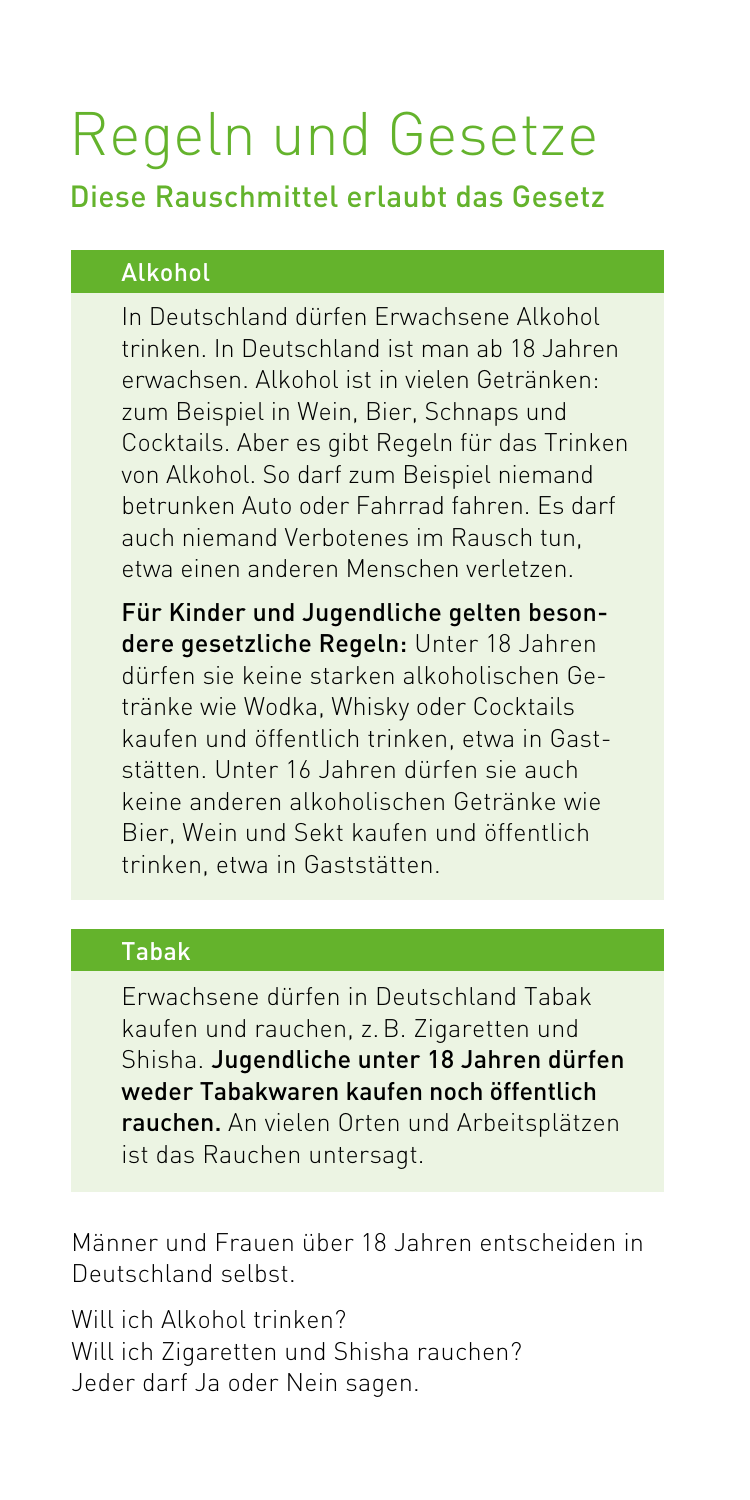### Diese Rauschmittel verbietet das Gesetz

In Deutschland sind Besitz und Handel von Alkohol und Tabak erlaubt. Besitz und Handel anderer Rauschmittel sind verboten. Dazu zählen Marihuana, Haschisch, Opium, Heroin sowie Kräutermischungen, die berauschen. Diese Rauschmittel dürfen nicht gekauft oder verkauft werden. Man darf sie auch nicht haben.

Alle verbotenen Rauschmittel stehen im Betäubungsmittelgesetz. Verbotene Rauschmittel heißen auch illegale Drogen. Die Polizei kann Menschen festnehmen, die solche Rauschmittel besitzen, kaufen oder verkaufen.

Das kann zu einer Anzeige und vielleicht zu einer Strafe führen.

Vielleicht muss zur Strafe Geld gezahlt werden. Vielleicht muss man ins Gefängnis.

Für Geflüchtete können weitere Probleme folgen: Sie dürfen vielleicht nur mit Einschränkungen in Deutschland bleiben.

Sie müssen Deutschland vielleicht verlassen.

Rauschmittel lösen keine Probleme. Sie machen Probleme.

#### Medikamente

Für Medikamente gelten besondere Grundsätze. Viele Medikamente muss ein Arzt auf einem Rezept verschreiben, zum Beispiel opiathaltige Medikamente oder Schlaf- und Beruhigungsmittel mit dem Wirkstoff Benzodiazepin.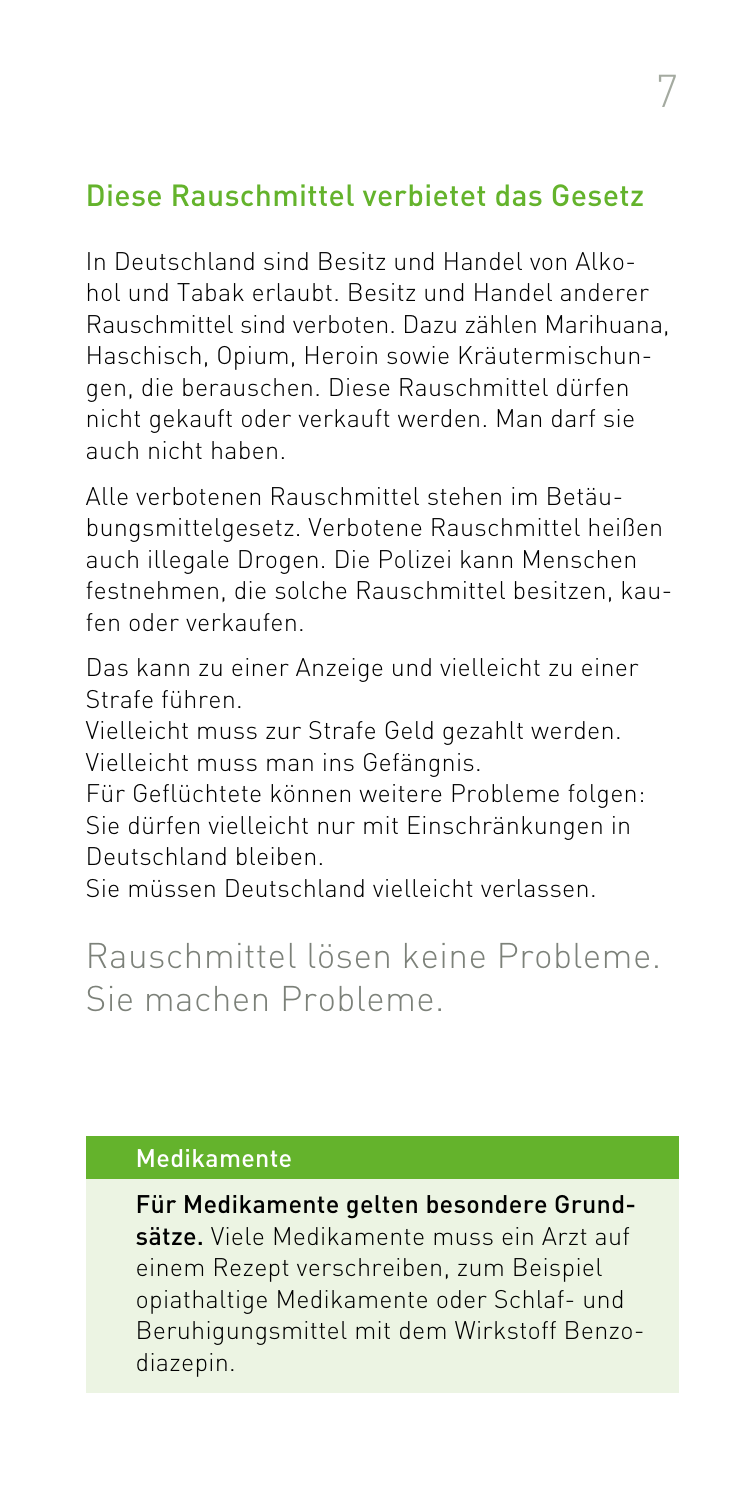### Rauschmittel machen Probleme

Viele Menschen nehmen regelmäßig Rauschmittel. Einige gewöhnen sich daran. Dann brauchen sie immer mehr davon, um etwas zu spüren. Ihr Körper verlangt nach Rauschmitteln. Ohne Rauschmittel fühlen sie sich krank. Sie denken nur noch an das eine: den nächsten Rausch.

Alle ihre Gedanken drehen sich um das Rauschmittel. Wie bekomme ich es? Wie bezahle ich es? Alles andere wird unwichtig. Sogar die eigene Familie. Das Rauschmittel hat erst den Körper verändert. Dann Seele und Geist. Dann ist man abhängig. Auch manche Medikamente machen abhängig.



Farah, 36 Jahre

"Ich nehme Tabletten zum Schlafen. Immer nur müde. Aber ohne Tabletten kann ich nicht mehr sein."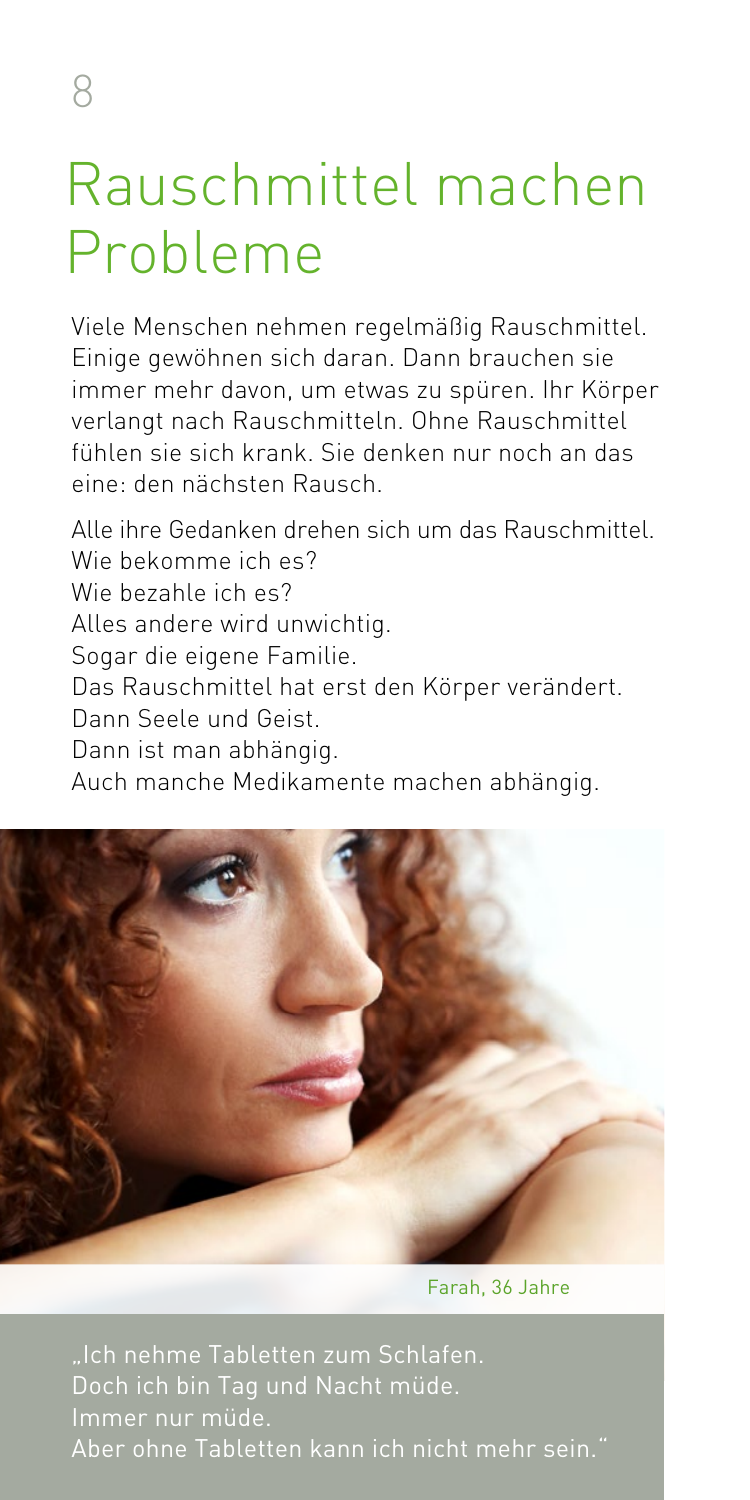## Wie fühlen Sie sich?

Wie ist es, wenn Sie kein Rauschmittel nehmen?

Sind Sie unruhig? Können Sie nicht schlafen? Schwitzen Sie? Zittern Ihre Hände? Ist Ihnen übel? Haben Sie Angst? Fühlen Sie sich antriebslos?

Vielleicht haben Sie diese Gefühle, weil Sie Angst vor einer Abschiebung haben. Dann brauchen Sie rechtliche Unterstützung.

Vielleicht haben Sie diese Gefühle, weil Ihnen Rauschmittel fehlen. Dann überlegen Sie: Nehmen Sie vielleicht zu häufig oder zu viele Rauschmittel? Dann brauchen Sie vielleicht Hilfe.

### Manchmal hilft ein Gespräch mit einem anderen Menschen.

In Deutschland gibt es Beratungsstellen für Menschen, die Probleme mit Rauschmitteln haben.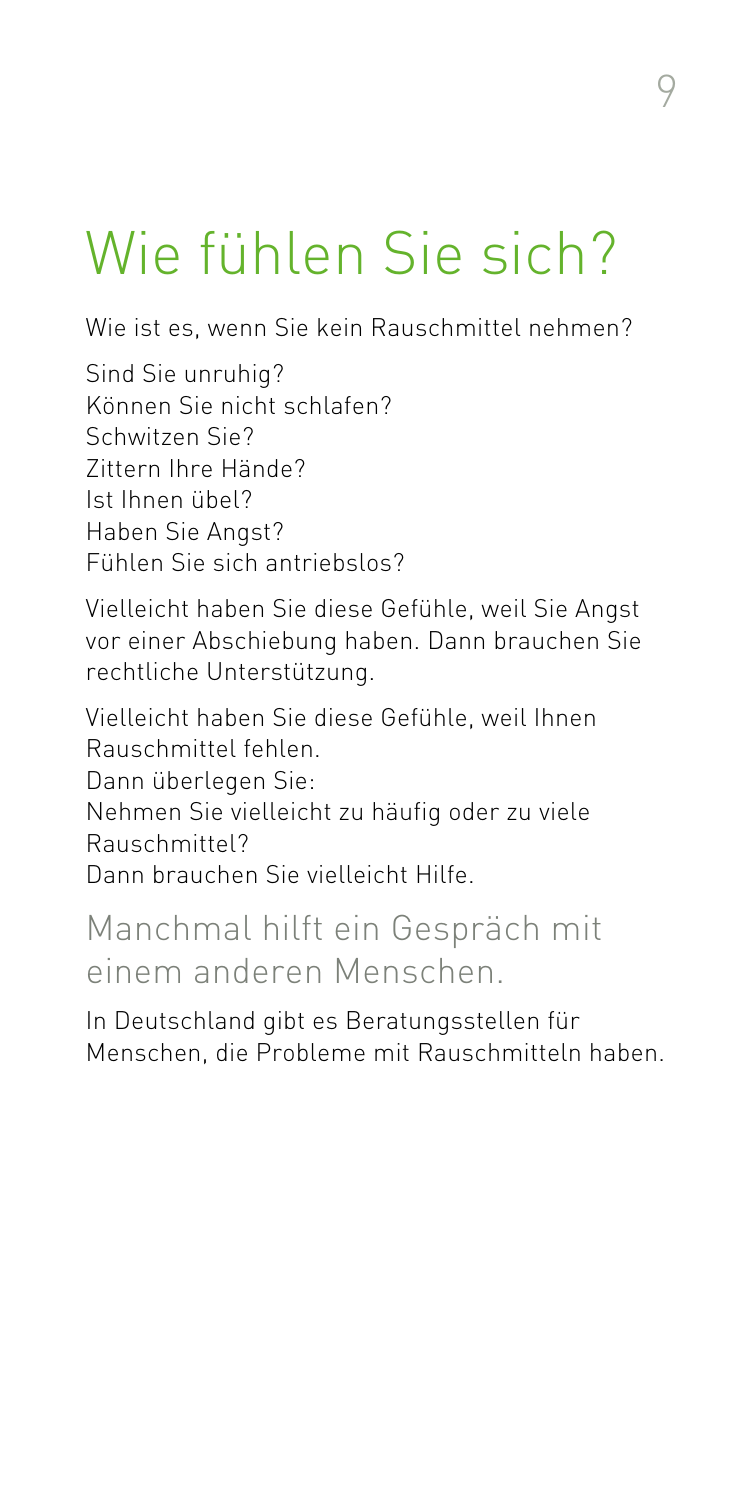# Sie brauchen Hilfe

Haben Sie Probleme mit Rauschmitteln? Dann können Sie sich beraten lassen.

Haben Sie Sorge, dass ein Verwandter oder Freund Probleme mit Rauschmitteln hat? Auch dann können Sie sich beraten lassen.

In Deutschland gibt es Fachleute für solche Probleme. Sie heißen Suchtberater und Suchtberaterinnen. Sie sind ausgebildet für soziale Arbeit, in Psychologie oder Medizin. Sie wissen, wie Rauschmittel wirken.

Sie wissen, was hilft, wenn Rauschmittel oder Medikamente Probleme machen. Sie können sich von ihnen beraten lassen.

Sie müssen Ihren Namen nicht nennen. Auf Wunsch ist die Beratung anonym.

### Sie können vertrauen

Sie reden vertraulich miteinander.

Suchtberaterinnen und Suchtberater sagen keinem etwas weiter.

Sie sind zum Schweigen gegenüber anderen verpflichtet: sogar gegenüber Behörden.

Auch gegenüber Familienangehörigen, Freunden oder Freundinnen.

Suchtberater sagen nichts, wenn Ihre Familie nach Ihnen fragt.

Nichts dringt nach draußen.

Diese Gespräche werden nicht abgehört.

Von niemand.

Suchtberater und Suchtberaterinnen sind unabhängig. Sie arbeiten nicht für den Staat. Sie arbeiten für Sie.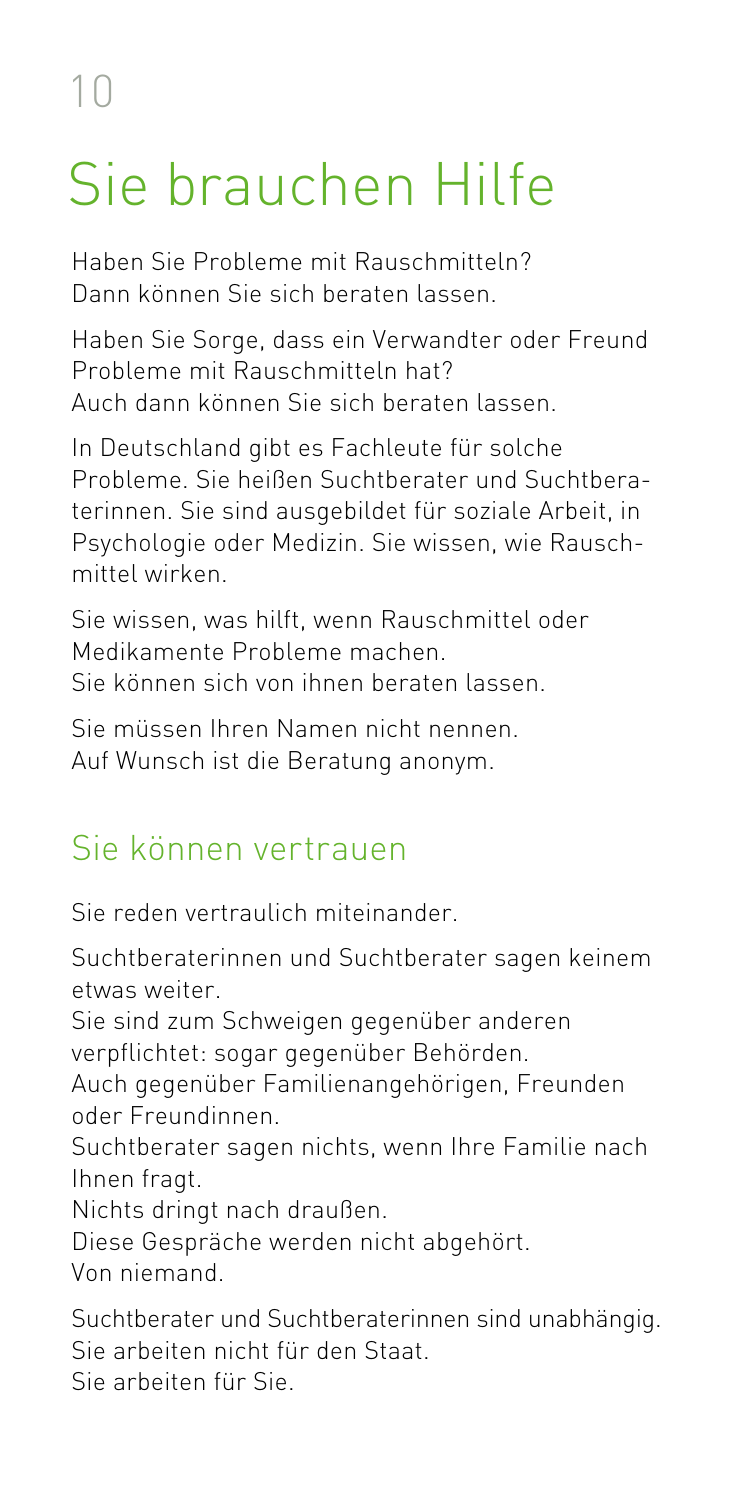

Samir, 32 Jahre

Er raucht und trinkt auf einmal. Zum Glück erfuhr ich von der Beratung. Da konnte ich alle meine Fragen stellen."

### Sie können offen reden

Sie können alles sagen, was Sie bedrückt.

Sie können sogar sagen, wenn Sie etwas Verbotenes getan haben.

Sie können sogar sagen, wenn Sie mit der Polizei Ärger wegen Rauschmitteln haben.

Suchtberaterinnen und Berater sagen auch der Polizei nichts weiter.

Sie müssen keine Strafe fürchten, weil Sie in der Beratung Schlimmes oder Verbotenes erzählt haben. Sie müssen keine Ausweisung fürchten, weil Sie in der Beratung Schlimmes oder Verbotenes erzählt haben.

Sie überlegen gemeinsam, was Sie tun können.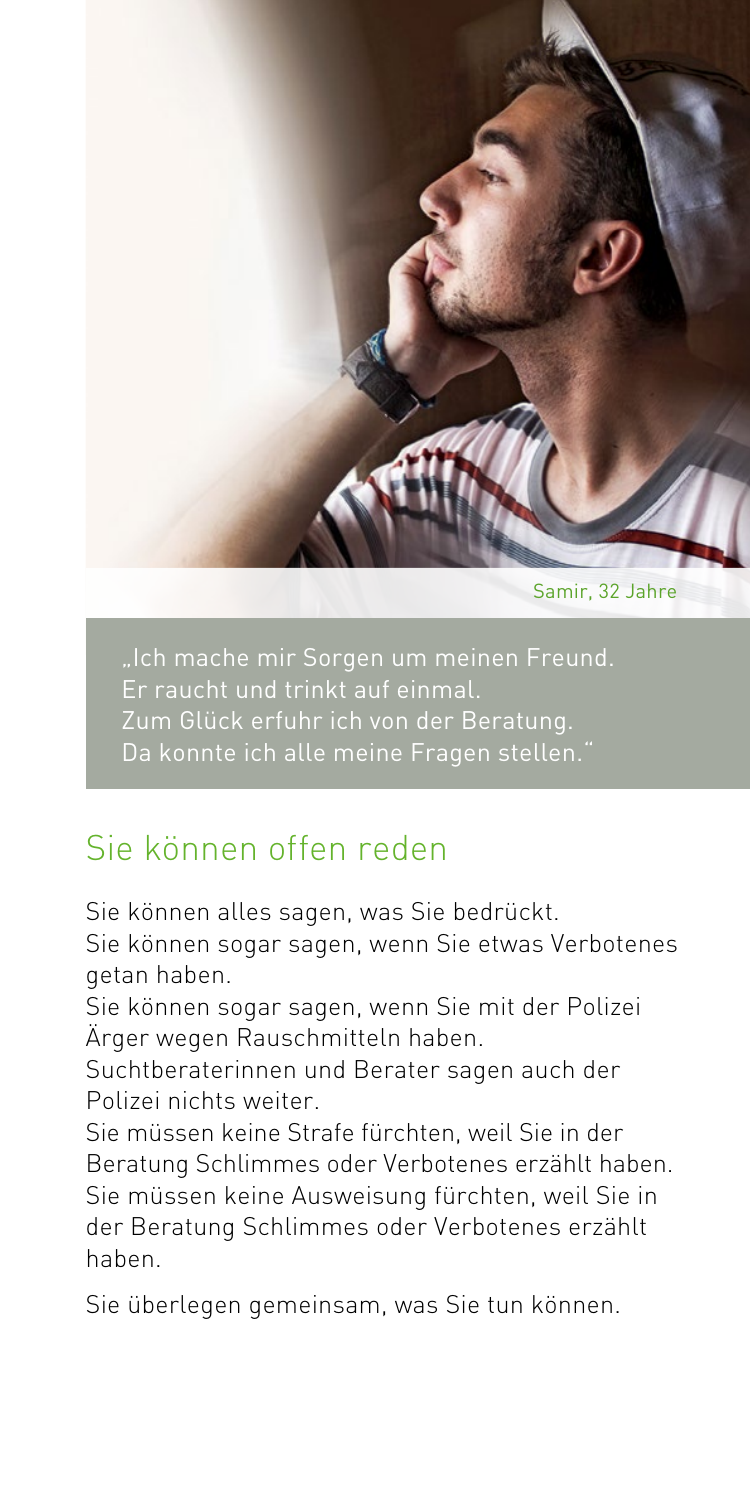# Wie können Sie sich verständigen?

Die meisten Suchtberaterinnen und Suchtberater sprechen nur Deutsch.

Vielleicht brauchen Sie einen Übersetzer.

Kennen Sie einen Menschen, dem Sie vertrauen? Ein Mensch, der Ihre Sprache und Deutsch spricht? Dann nehmen Sie diesen Menschen zur Beratung mit. Vielleicht kann Ihr Übersetzer sogar den Termin für Sie ausmachen.

Die Beratungsstellen können auch Übersetzer vermitteln.

Doch dann müssen Sie vielleicht für die Übersetzung zahlen.

Und Sie kennen den Übersetzer nicht.

### Aber: Nur Suchtberater und Suchtberaterinnen erzählen nichts weiter.

Ein Übersetzer ist nicht unbedingt zum Schweigen verpflichtet.

Er könnte Dinge aus der Beratung weitererzählen. Klären Sie am besten zu Beginn, ob Sie dem Übersetzer vertrauen können.

Dann können Sie offen in der Beratung reden.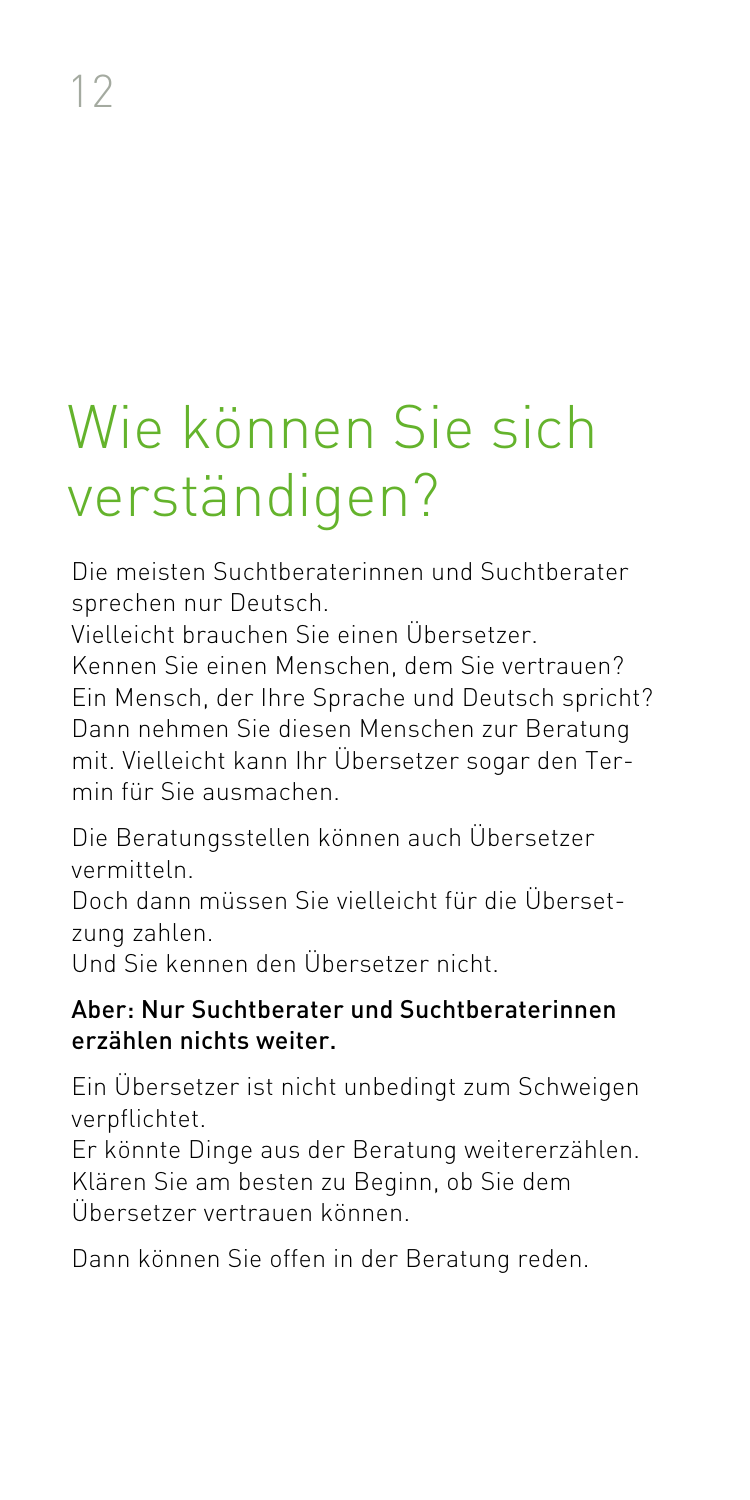### So finden Sie Hilfe



Sie haben ein Smartphone und können ins Internet?

Dann halten Sie Ihr Smartphone auf diesen QR-Code.

Oder rufen Sie selbstständig diese Seite im Internet auf: www.suchthilfeverzeichnis.de Klicken Sie auf "Online-Suche".

Dort lesen Sie diese Frage: "Welche Art der Einrichtung/des Dienstes suchen Sie?" Wählen Sie aus: "Beratungsstelle" oder "niedrigschwellige Einrichtung".

Darunter lesen Sie diese Frage: "Wo soll sich die Einrichtung befinden?" PLZ ............................ Ort ............................ Schreiben Sie in das Kästchen unter Ort" den Namen des Ortes, in dem Sie sich beraten lassen wollen.

Gehen Sie dann gleich zur letzten Frage: "In welcher Sprache möchten Sie beraten werden?"

Wählen Sie Ihre Muttersprache aus oder eine andere Sprache, die Sie gut können. Sie können auch auf "Kombinieren" klicken. Dann können Sie nach mehreren Sprachen suchen. Klicken Sie nun am Ende der Seite auf "Suchen".

Nun erscheint in der oberen Zeile: "Es wurden XX Einrichtungen gefunden." Klicken Sie darunter auf "Ergebnisliste anzeigen". Sie erhalten die Adressen aller Beratungsstellen mit Beraterinnen oder Beratern, die Ihre gewünschten Sprachen sprechen.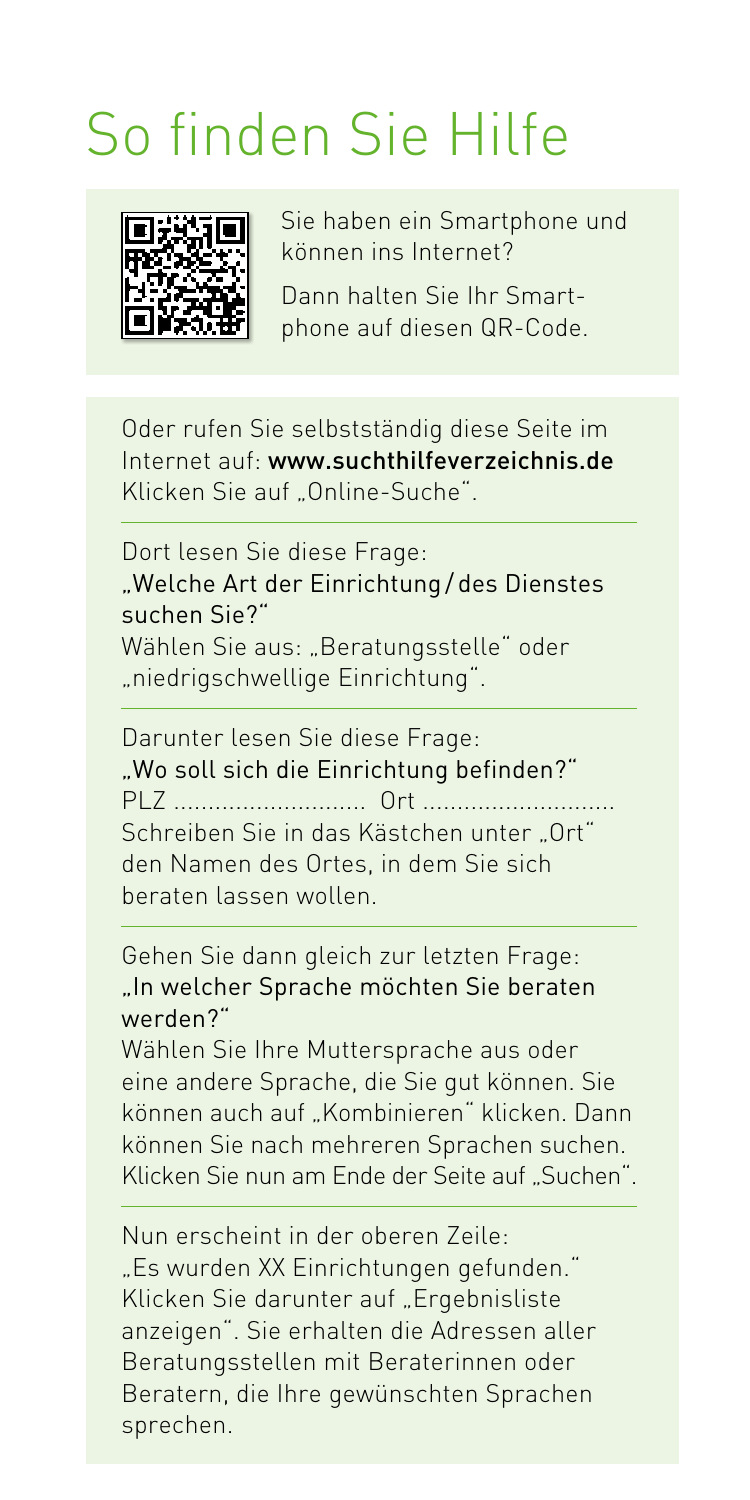# So bekommen Sie Ihre Beratung

Rufen Sie die Beratungsstelle Ihrer Wahl an. Fragen Sie: Wer spricht meine Sprache? Nennen Sie Ihre Sprache. Wahrscheinlich hören Sie dann einen Namen.

Fragen Sie: Wann kann ich diesen Menschen sprechen? Wahrscheinlich hören Sie dann ein Datum und eine Uhrzeit. Rufen Sie am gewünschten Tag zur gewünschten Uhrzeit noch einmal an.

Fragen Sie diesen Menschen: Wann kann ich zu Ihnen kommen? Gehen Sie dann am gewünschten Tag zur angegebenen Uhrzeit in die Beratung.

Seien Sie pünktlich. Dann hat der Suchtberater oder die Beraterin Zeit für Sie.

### Sind die Beratungsstellen zu weit weg?

Dann suchen Sie nach einer Beratungsstelle in Ihrer Nähe.

Gehen Sie wieder auf die Online-Suche. Geben Sie nur Beratungsstelle und Ort ein. Klicken Sie auf "Suchen". Sie erhalten Adressen in Ihrer Nähe.

Gehen Sie hin und fragen Sie: Wann können Sie mich beraten? Die Beraterinnen und Berater sind gerne bereit, sich mit Gesten, Symbolen oder Zeichnungen zu verständigen. Vielleicht können Sie zur Beratung einen Übersetzer mitbringen.

Sie können auch in eine niedrigschwellige Einrichtung gehen, ohne vorher anzurufen. Diese heißen auch "Kontakt-Cafés", "Kontakt-Stellen" oder "Kontakt-Läden".

Auch dort finden Sie Menschen zum Reden.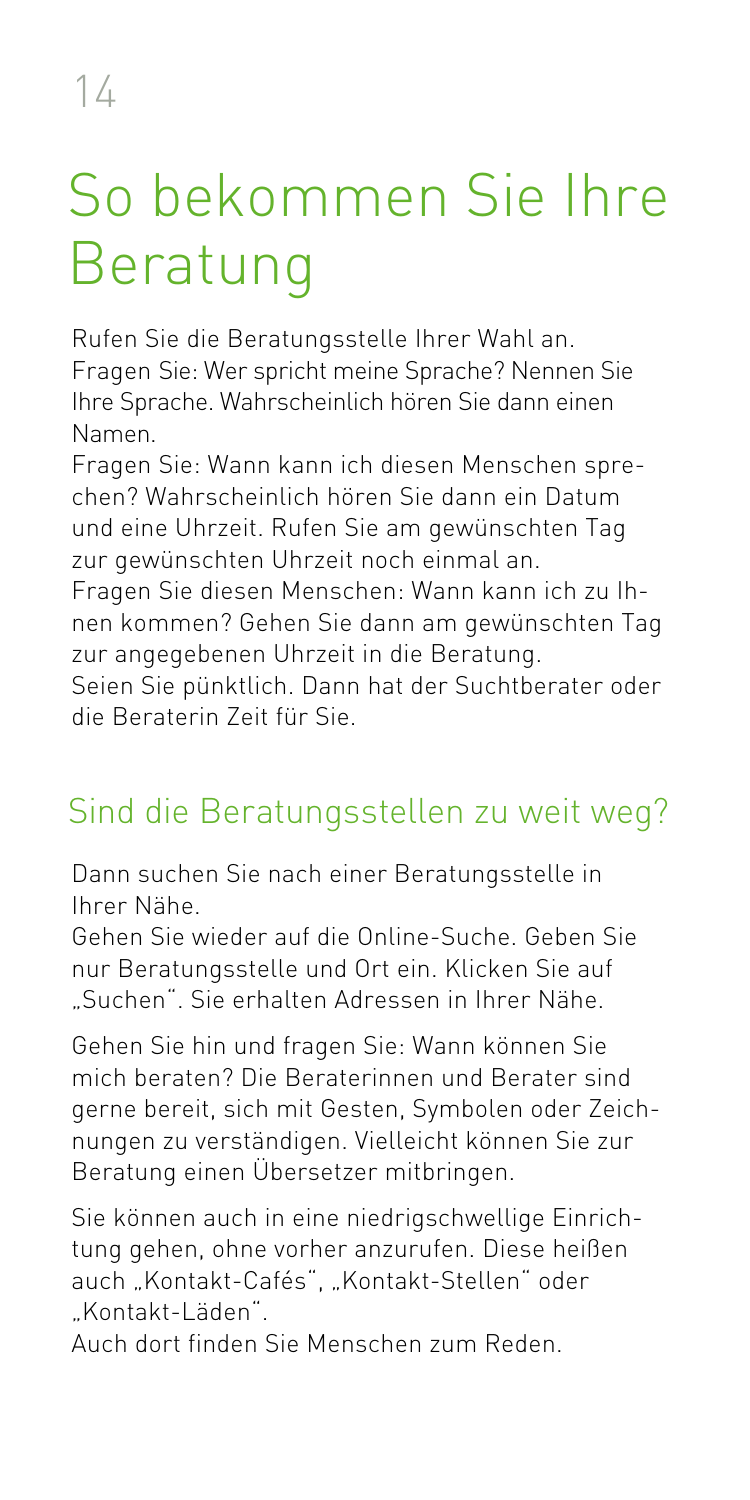### Was geschieht in der Beratung?

Zuerst geht es um Ihre Probleme mit Rauschmitteln. Welche Probleme haben Sie damit? Seit wann haben Sie diese Probleme? Welche Gründe sehen Sie dafür? Dann wird gemeinsam überlegt, was zu tun ist. Was könnte Ihnen helfen?

Genügt eine Beratung? Braucht es mehrere Beratungen? Braucht es eine weitere Behandlung? Zum Beispiel durch einen Arzt?

Die Beraterinnen und Berater klären mit Ihnen, welche weitere Hilfe möglich ist. Sie können außerdem eine niedrigschwellige Einrichtung wie ein Kontakt-Café aufsuchen.

Adib, 46 Jahre

### Sie warten noch auf die Entscheidung Ihres Asylantrages?

Bereits in dieser Zeit können Sie niedrigschwellige Einrichtungen aufsuchen.

Bereits in dieser Zeit haben Sie ein Recht auf Beratung zu Rauschmitteln.

Sie dürfen sich auch mehrmals beraten lassen.

#### Sie haben bereits ein Recht auf Aufenthalt in Deutschland?

Dann haben Sie auch ein Recht auf eine weitere Behandlung.

#### Sie konnten sich mit der Beraterin oder dem Berater nur schwer verständigen?

Dann können Sie zu einer anderen Beratungsstelle gehen.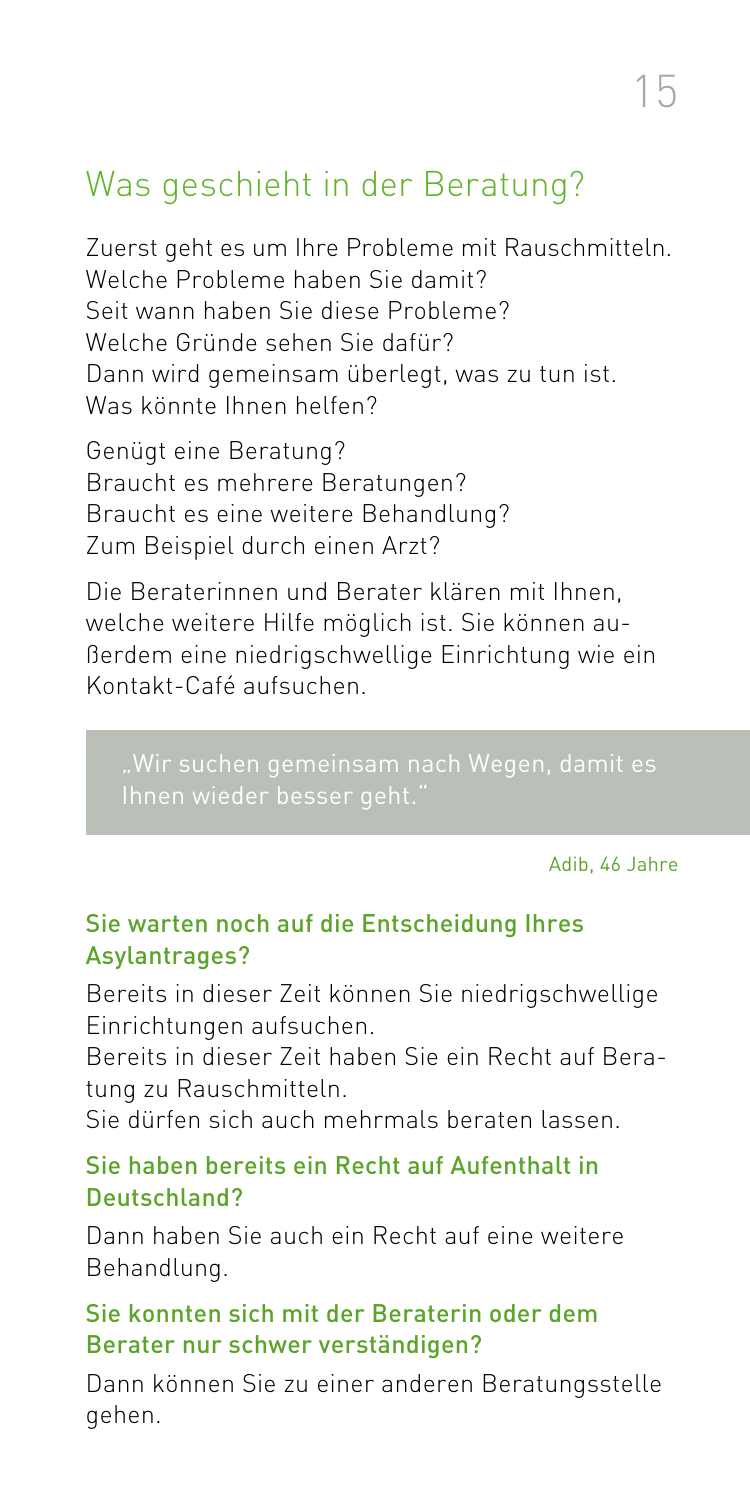# Gleiche Qualität

In Deutschland haben Männer und Frauen gleiche Rechte.

Sie gehen auf dieselben Schulen in denselben Unterricht.

Sie machen dieselben Ausbildungen.

Sie studieren an denselben Hochschulen.

Sie haben dieselben Qualifikationen.

Männer und Frauen haben in Deutschland viel Umgang miteinander.

Sie reden viel miteinander.

Sie wissen viel voneinander.

Daher können sich Männer von Frauen beraten lassen und Frauen von Männern.

In den Beratungsstellen arbeiten Männer und Frauen. In manchen Beratungsstellen arbeiten ausschließlich Frauen.



Katharina, 48 Jahre

geholfen. Vertrauen Sie mir. Sie können offen mit mir reden. Ich sage nichts weiter.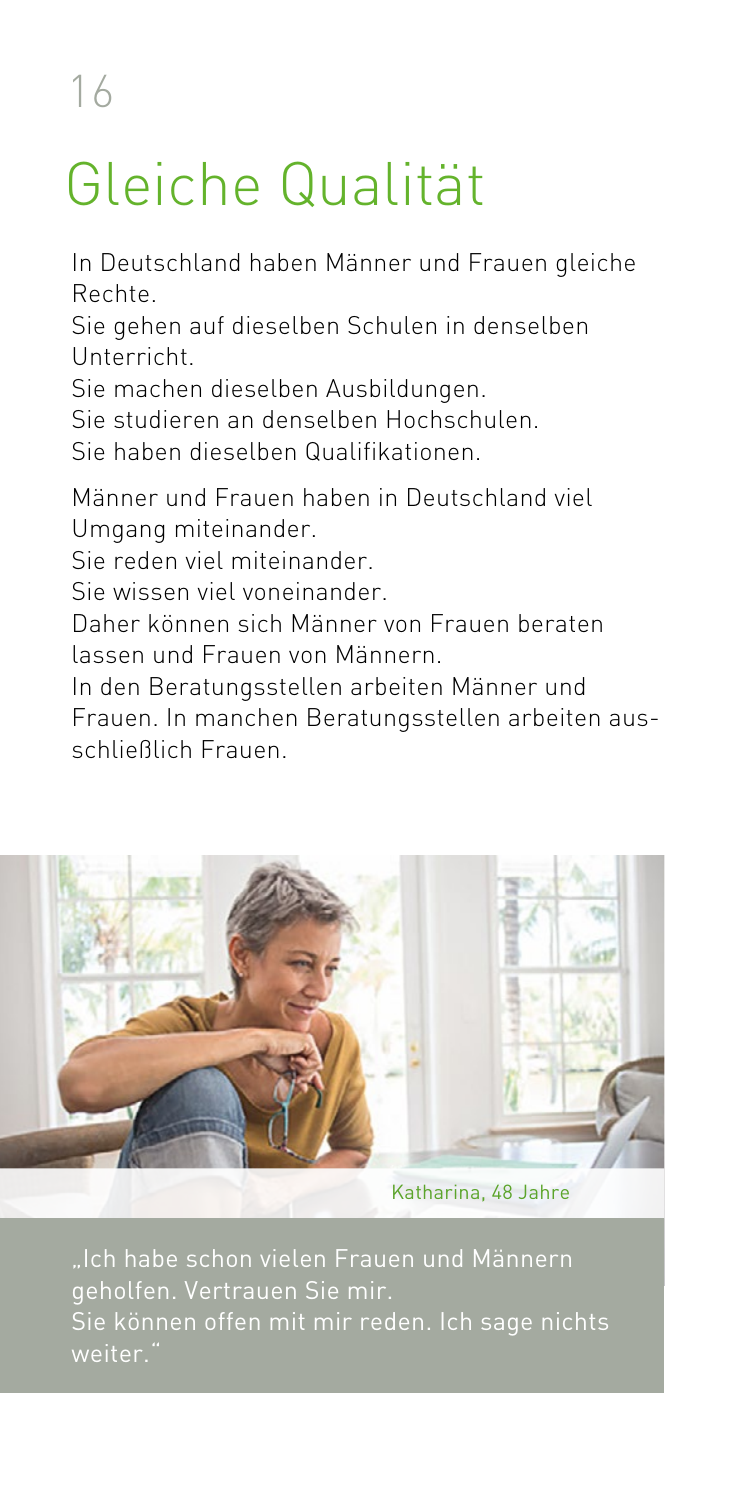## Eine Beratung ist keine schnelle Medizin

Eine Beratung ist ein Gespräch.

Manche hoffen, dass dieses Gespräch sofort alle Probleme löst.

Doch Probleme mit Rauschmitteln lassen sich selten schnell lösen.

Rauschmittel können abhängig und krank machen. Krankheiten brauchen Zeit, zu heilen.

Abhängigkeit von Rauschmitteln ist eine Krankheit, auch wenn dies für manche schwer zu verstehen ist. Meist braucht es lange, bis der Mensch diese Krankheit überwindet.

Dies kann nur gelingen, wenn man aktiv mitmacht. Man muss selbst unabhängig werden wollen.

Was soll ein Gespräch schon bringen? Doch ich war überrascht.

#### Ali, 52 Jahre

Ein erster Schritt zur Heilung ist, offen über die Probleme mit Rauschmitteln zu reden.

Zum Beispiel als Erstes mit einer Beraterin oder einem Berater.

Es dauert, gesund zu werden.

Doch Geduld und Mitwirkung werden belohnt. Die Beratung ist ein erster Schritt, unabhängig und gesund zu werden.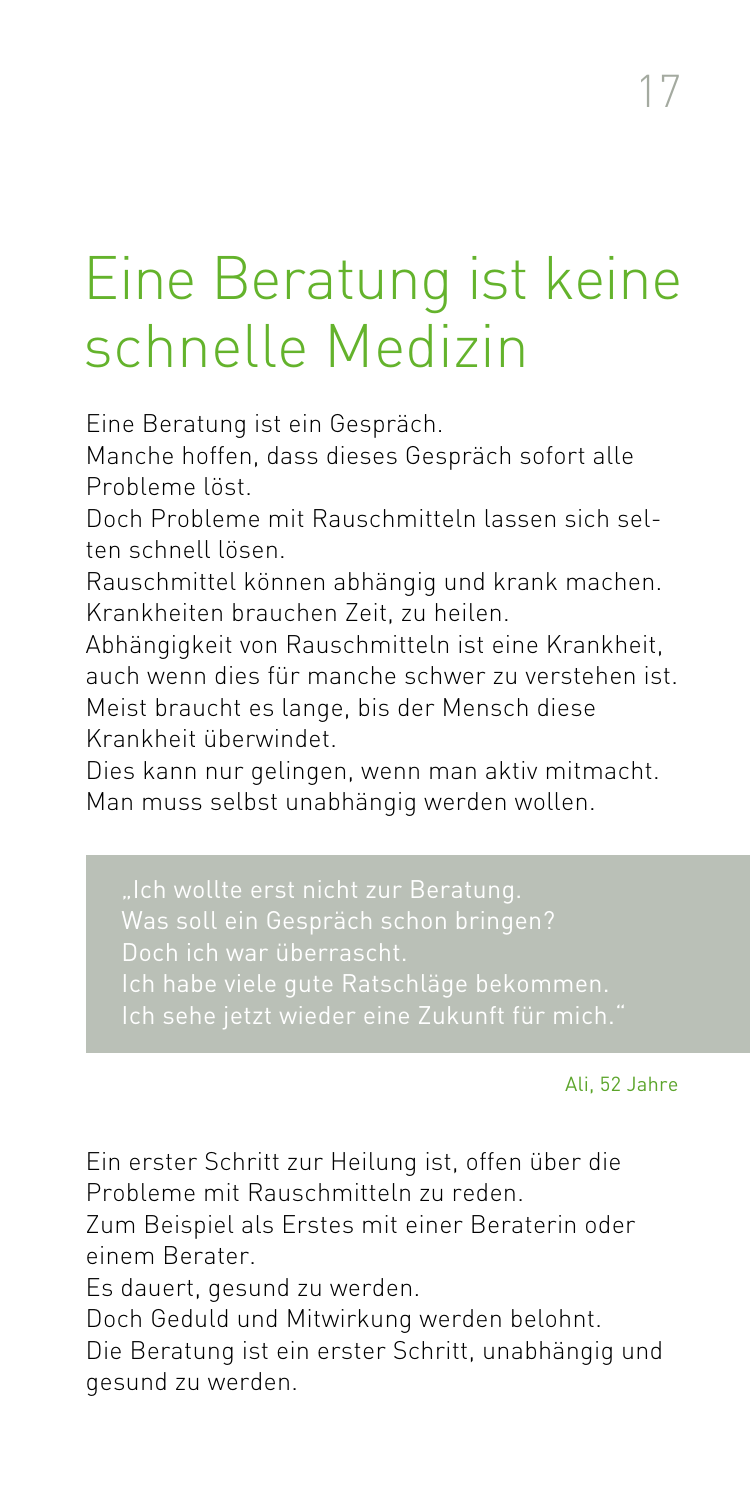## Nutzen Sie alle Möglichkeiten

In vielen Orten in Deutschland gibt es Helferkreise für Geflüchtete. Die Helfer bieten häufig an, etwas gemeinsam zu unternehmen: gemeinsam zu kochen und zu essen, gemeinsam spazieren zu gehen, miteinander zu reden, Lieder zu singen oder zu malen.

Auch viele Sportvereine sind offen für Geflüchtete. Häufig können Geflüchtete kostenlos mitmachen. Zum Beispiel Fußball spielen oder turnen.

Auch in manchen Unterkünften gibt es solche Angebote. In manchen Unterkünften dürfen Geflüchtete auch kleine Tätigkeiten übernehmen.

Es tut gut, etwas Sinnvolles zu tun.

Fragen Sie nach solchen Angeboten und machen Sie mit. So kommen Sie auf andere Gedanken. So lernen Sie freundliche Leute kennen. So können Sie üben, Deutsch zu sprechen und zu verstehen. So haben auch Sie schöne Erlebnisse!

Solche schönen Erlebnisse tun gut. Sie sind besser als ein Rausch.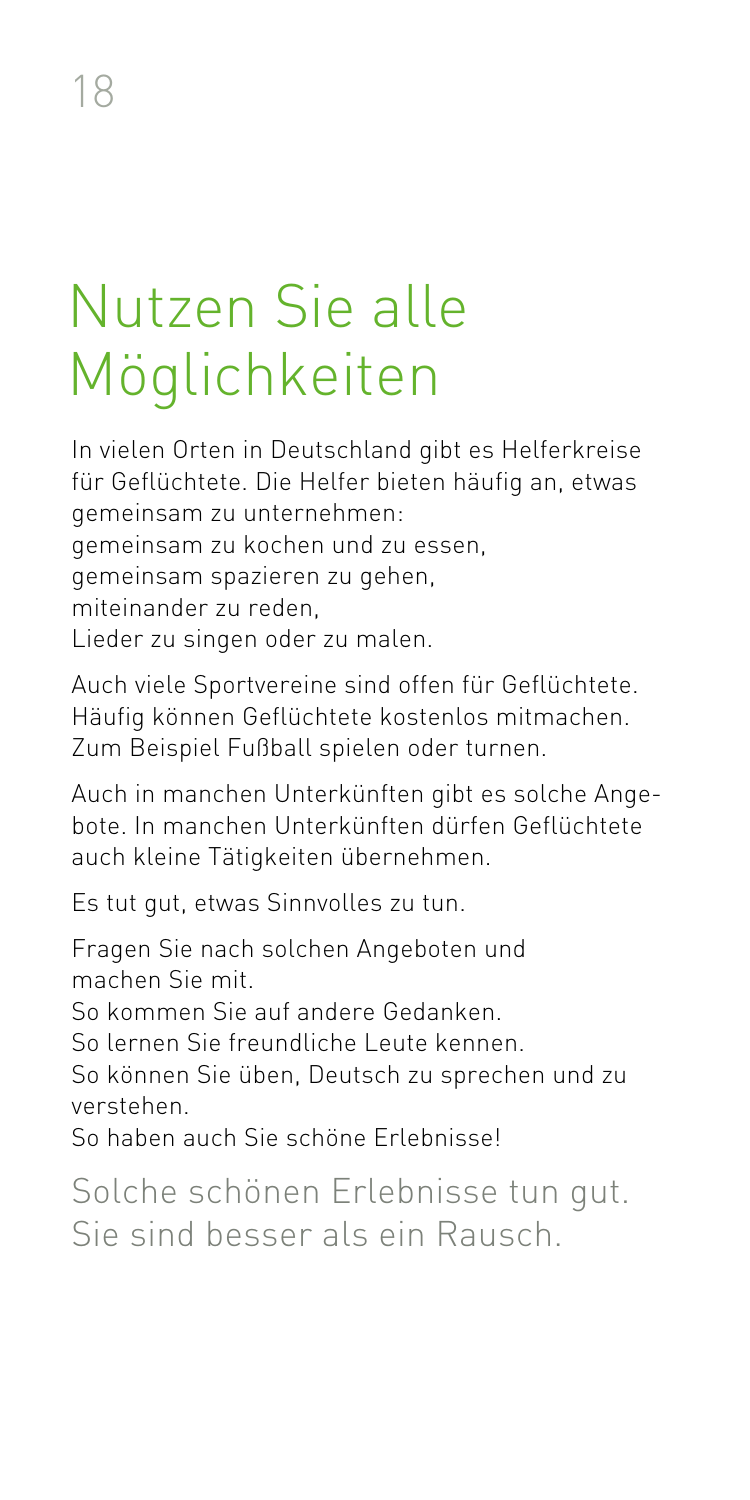

Rachid, 26 Jahre

Beim Spielen denke ich nicht an meine Sorgen. Das tut mir gut."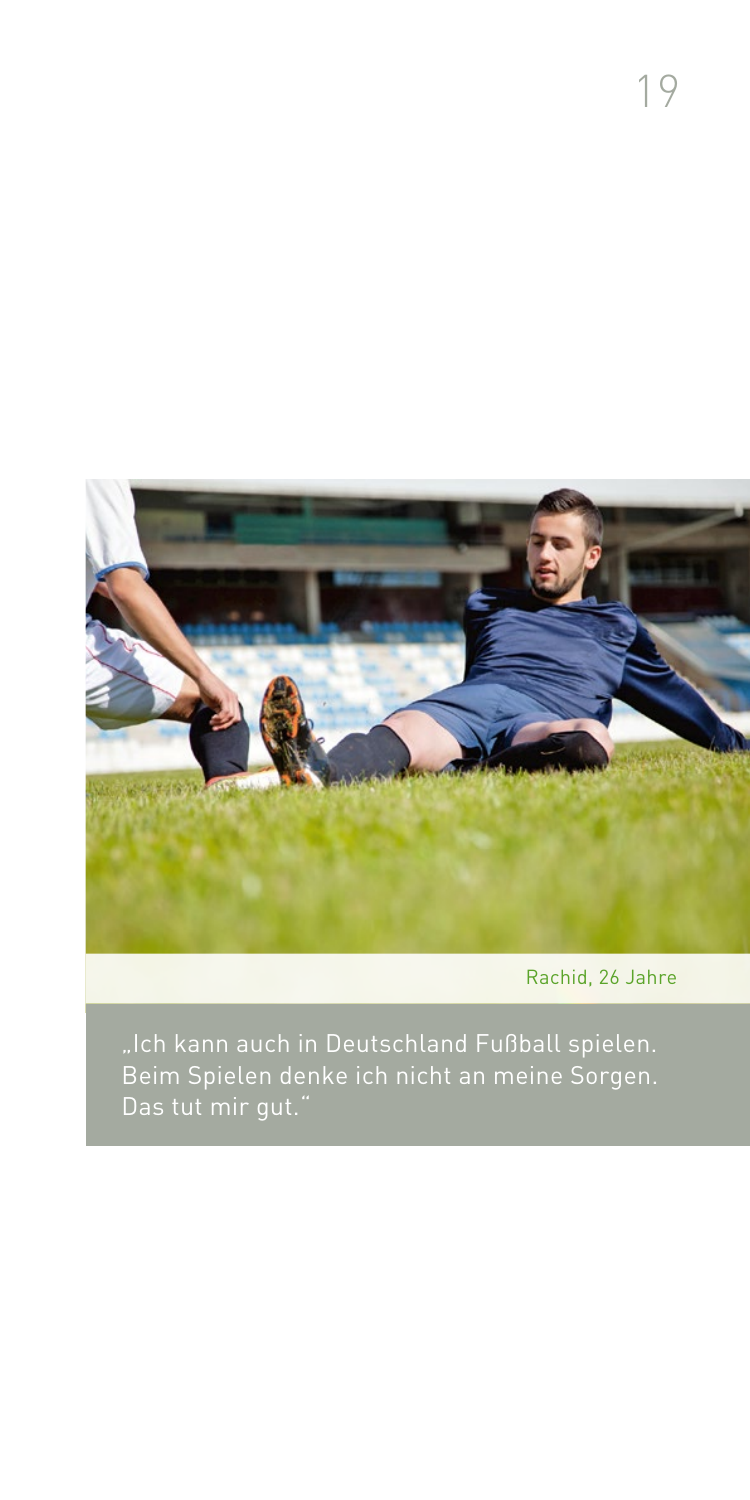## Sie dürfen sich Gutes tun

Sie haben wenig Geld. Sie haben kaum Besitz. Aber: Sie haben viel Zeit.

Tun Sie etwas für Ihre Gesundheit. Damit tun Sie sich und Ihrer Familie etwas Gutes: Sie erhalten sich gesund. So erhalten Sie sich Ihr Leben und Ihre Zukunft.

Was hält Sie gesund? Sehen Sie eine Möglichkeit, das jetzt zu tun? Dann tun Sie es. Heute.

Falls Sie zu verzweifelt und niedergeschlagen sind, um irgendetwas zu tun:

Kennen Sie einen Menschen, mit dem Sie darüber reden können?

Manchmal hilft es schon, einem anderen Menschen die eigenen Probleme zu erzählen.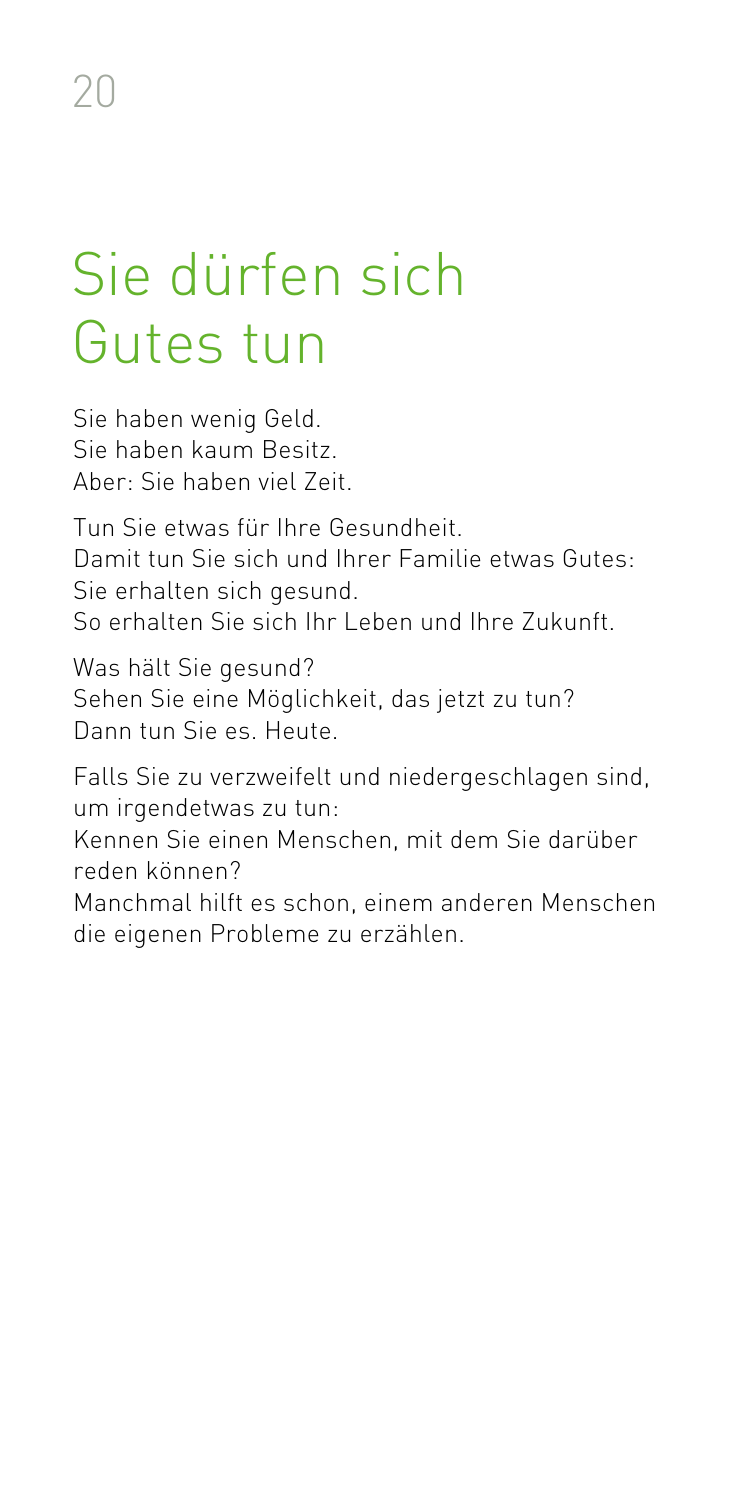# Hier finden Sie Hilfe!



Die Beratungsstellen in Ihrer Nähe finden Sie hier: www.suchthilfeverzeichnis.de

Wie das geht, ist auf Seite 13 beschrieben.

### Sucht & Drogen Hotline (nur in deutscher Sprache)

Tel. 01805 313031 (Kostenpflichtig: 0,14 €/Min. aus dem Festnetz, Mobilfunk max. 0,42 €/Min. Dieser Dienst wird unterstützt von NEXT ID.) Montag – Sonntag von 0 – 24 Uhr

### Die Deutsche Hauptstelle für Suchtfragen e.V. (DHS) (nur in deutscher Sprache)

Postfach 1369, 59003 Hamm Tel. +49 2381 9015-0, Fax +49 2381 9015-30 info@dhs.de, www.dhs.de

bietet Informationen und Materialien an und vermittelt Adressen von Hilfeangeboten in Ihrer Nähe.

Telefonische Auskunft: +49 2381 9015-0 (Preis entsprechend der Preisliste Ihres Telefonanbieters für Gespräche in das Hammer Ortsnetz)

Montag – Donnerstag von 9 – 17 Uhr Freitag von 9 – 15 Uhr

#### BZgA-Infotelefon zur Suchtvorbeugung (nur in deutscher Sprache)

Tel. +49 221 892031 (Preis entsprechend der Preisliste Ihres Telefonanbieters für Gespräche in das Kölner Ortsnetz) Montag – Donnerstag von 10 – 22 Uhr und

Freitag – Sonntag von 10 – 18 Uhr